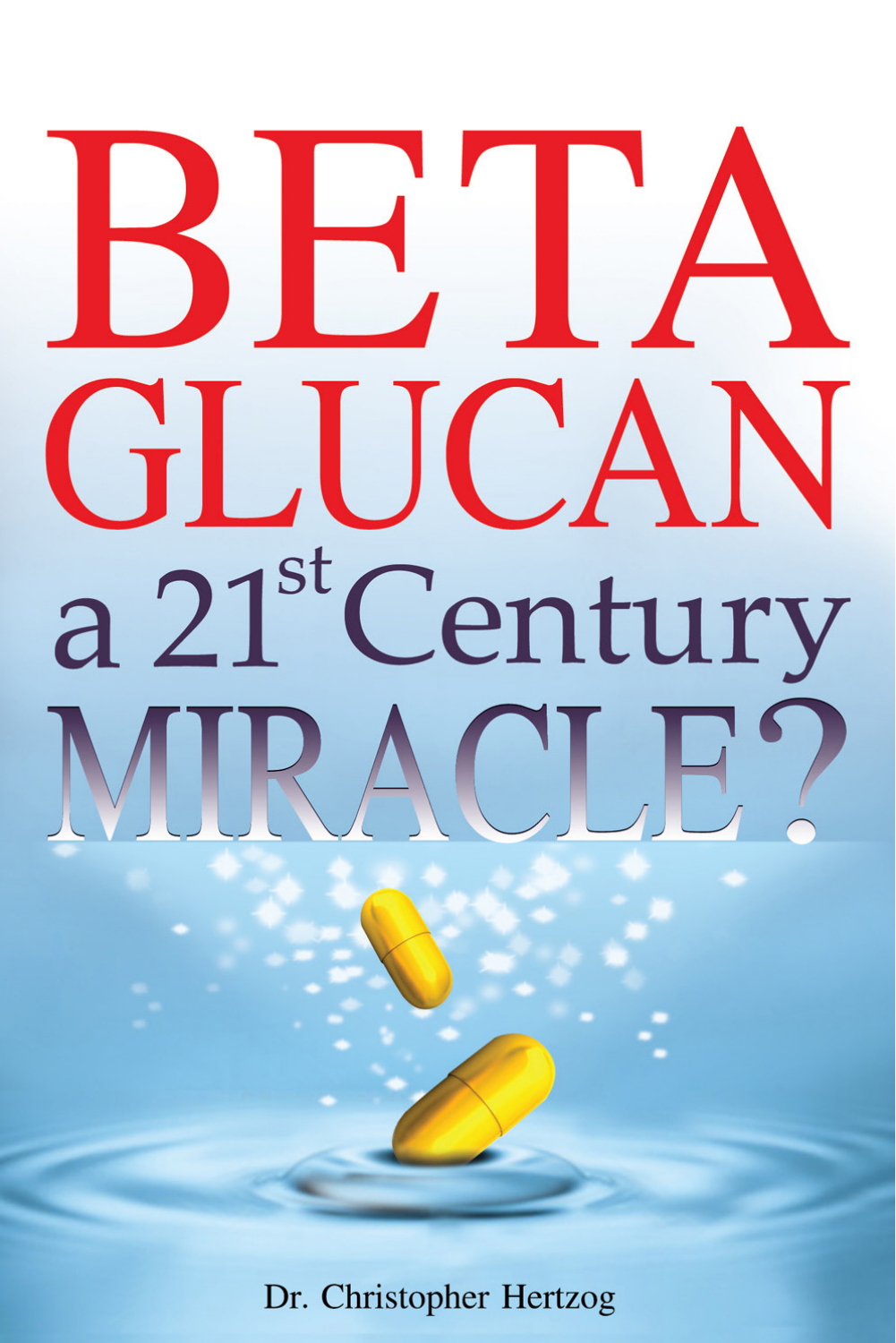#### **COPYRIGHT**

#### *Beta Glucan*

A 21st Century Miracle? 1st edition 2013 **Text by** Dr. Christopher Hertzog eISBN 978-616-222-265-8

**Published by** www.booksmango.com

**Text & Cover Page Copyright©** Dr. Christopher Hertzog No part of this book may be reproduced, copied, stored or transmitted in any form without prior written permission from the publisher. This ebook is licensed for your personal enjoyment only. It may not be re-sold or given away to other people. If you would like to share this book with another person, please purchase an additional copy for each recipient. If you are reading this book and did not purchase it, or it was not purchased for your use only, then please purchase your own copy. Thank you for respecting the hard work of this author, editors, researchers, copyright holder, publisher and contributors.

\*\*\*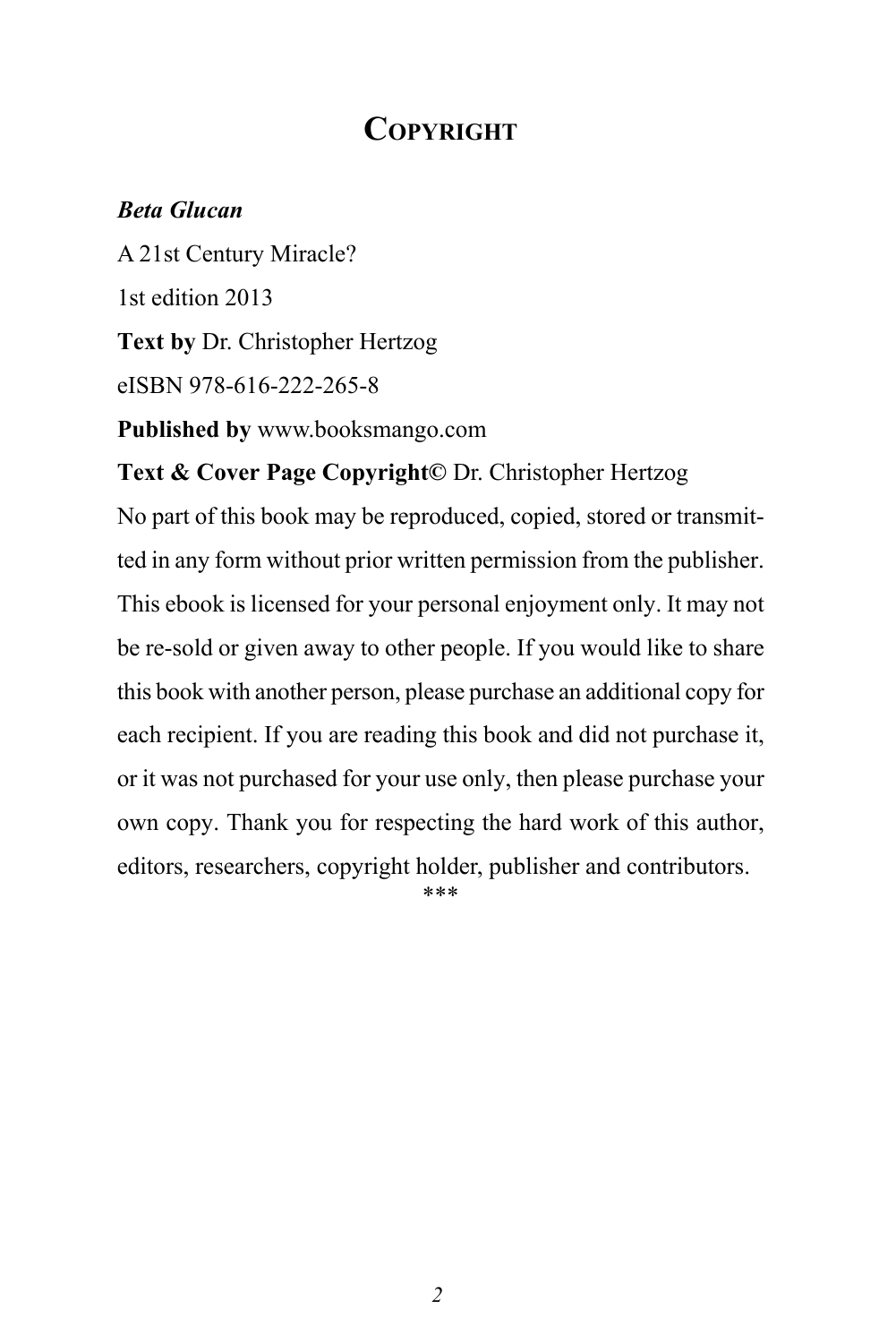#### **Preface**

Beta Glucan is without a doubt one of the most underrated medical finds in the last 100 years.

The surprising fact is that Beta Glucan has been used in Asia for more than ten years, often as a primary treatment for almost all types of cancer. It has also been proven successful in combatting cardiovascular disease, which is now accepted to be by far the greatest killer in developed countries. So how is it that hardly anyone has heard of this phenomenal product?

With information provided in this book, it is hoped that more notice will be taken of Beta Glucan and its role in promoting human health. Credit must start to be given to the most powerful immune enhancer known to man. As human lifespan is increasing year by year, Beta Glucan will be able to improve one's quality of life well into the 21st Century.

#### [www.buybetaglucan.com](http://www.buybetaglucan.com)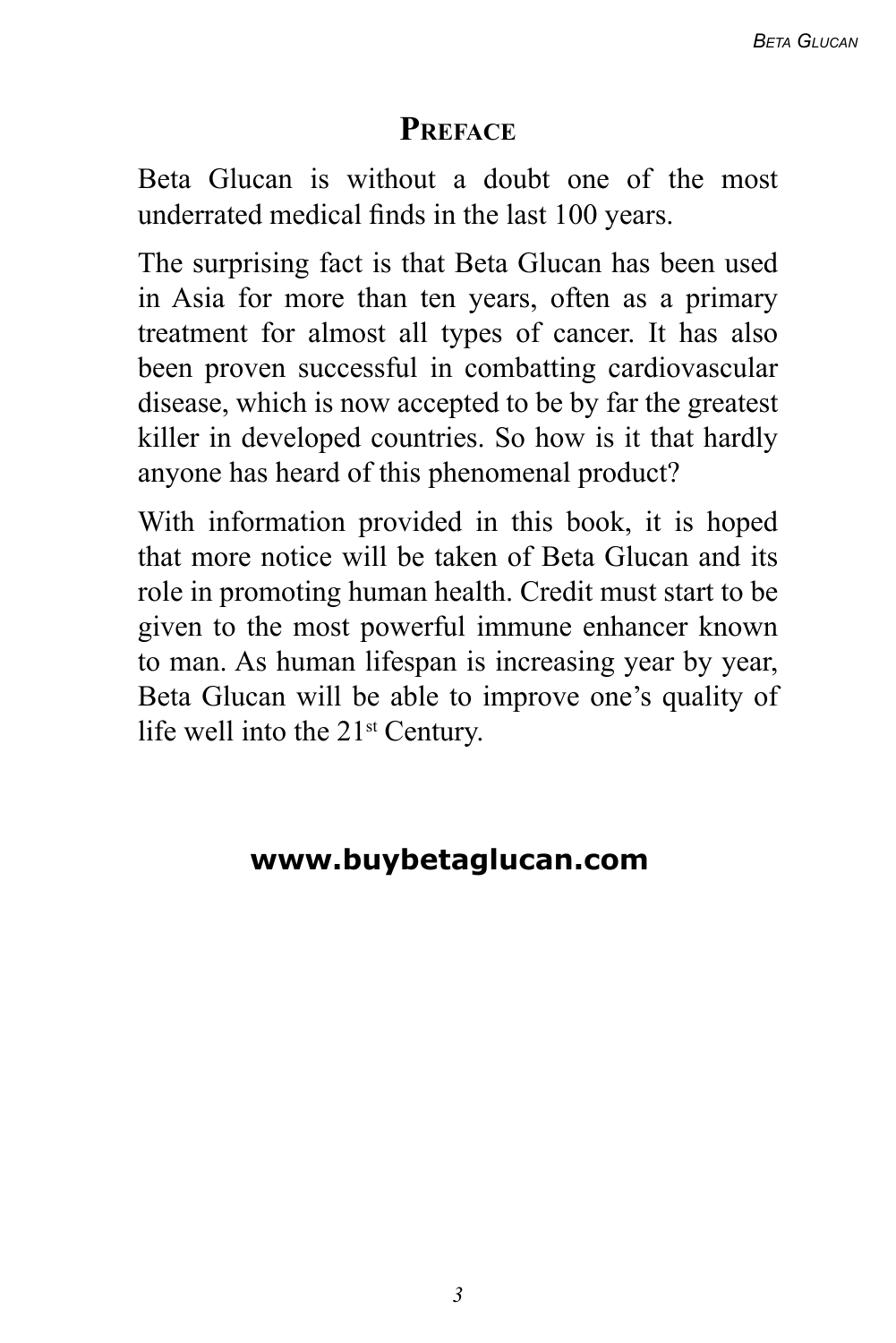# **Chapter One: Beta Glucan**

What is Beta Glucan? What is all the fuss about? How is it that almost no-one has ever heard of it, not even doctors, at least in most developed countries? How is it possible that this polysaccharide product, in simple inexpensive capsule form, could possibly even be rumoured to be on stream to replace most conventional antibiotics by the end of 2016?

These and a host of other questions have arisen since a recent 2013 expose by a Singaporean journalist in the Asian Medical Press. The author disclosed that some of the largest pharmaceutical companies have probably spent literally millions of dollars in suppressing the truth about Beta Glucan coming to light. Why? When we look at just what this product can do, the reason becomes apparent. Many pharmaceutical companies spend millions of dollars on research. Few products ever reach the marketplace. The truth is that when these few products do reach the marketplace, they can make billions of dollars profit for the companies concerned. This of course, is only possible if the company takes out effective world-wide patents. But these patents are usually of comparatively short duration, after which they go 'generic'. Then these products can be manufactured by other companies, who can piggy-back on the original research and production complexities, and produce the same product for a fraction of the original price!

Whilst the sale of generic drugs is financially good for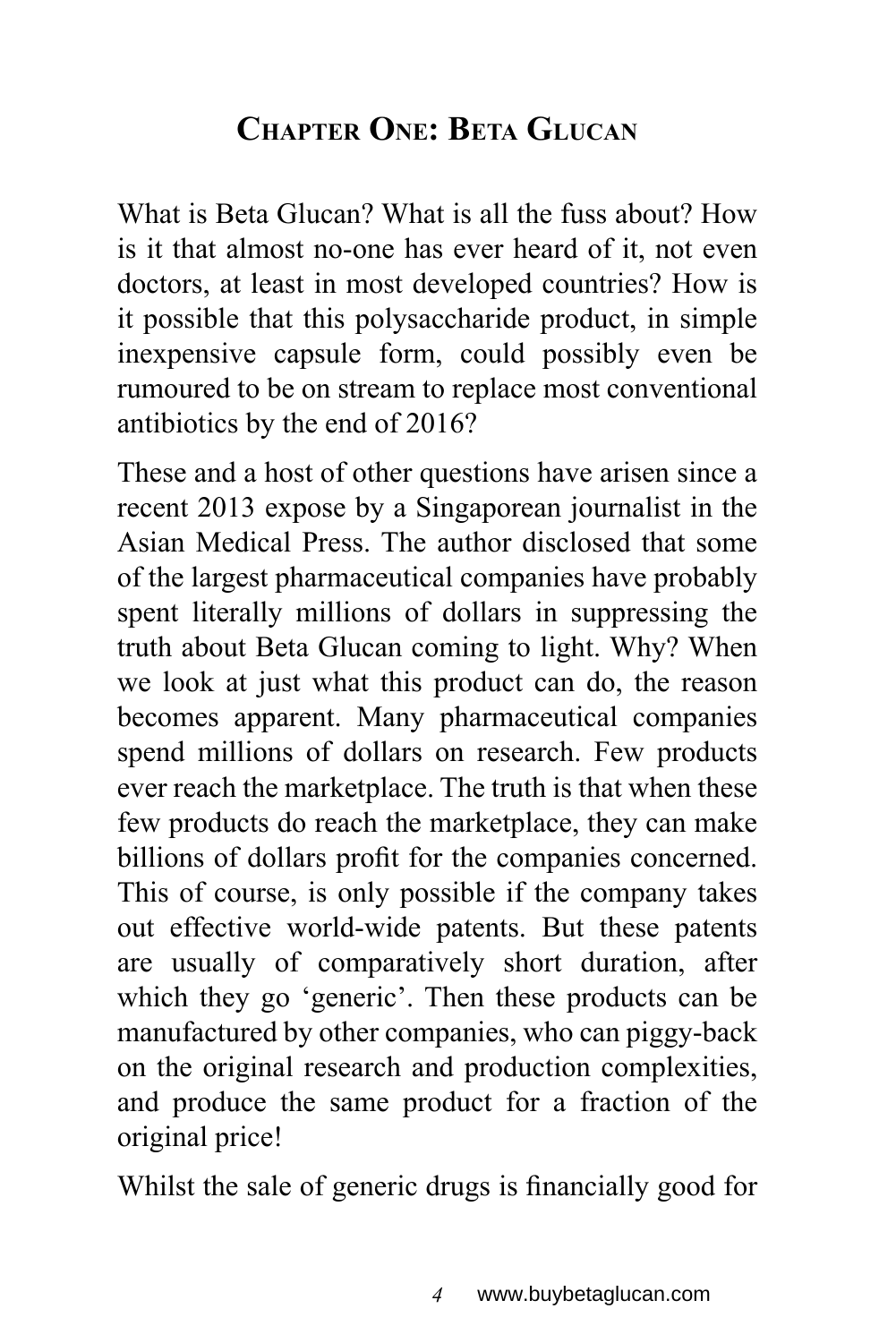consumers and patients, one has to have some sympathy for Big Pharma for their lost profit after the patent period has expired. However in the case of Beta Glucan, big pharmaceutical companies are only too aware that as the compound is already in the public domain, they cannot patent it, so it is not worthwhile attempting to make the Beta Glucan product themselves. It must be doubly galling to realise just how cheaply it can be manufactured, and furthermore, just how effective it could prove to be. If more and more people use Beta Glucan for their health, the pharmaceutical firms will suffer a devastating loss in profit across a whole spectrum of healthcare products.

What is amazing, is that this product has been known about for decades. It has so far attracted no less than 12,400 entries on Google, and over 6,400 entries on PubMed alone!

How is it that no-one has heard of it? The answer is, that a few people have heard of it.

Ironically, the first use of Beta Glucan was in the cosmetics industry. It was added to face creams and the like, but little use was made of it as a health supplement. In some countries, such as Thailand, the product has been marketed low key as a valuable member of the non-prescription regime there, but on a Multi-Level Marketing (MLM) basis. That is surely not the best way for Beta Glucan to be marketed. A Thai physician wrote a book on the subject, clearly aimed at aiding MLM salespeople on the ground, but little else!

In Europe, the U.S. and Canada, little is known about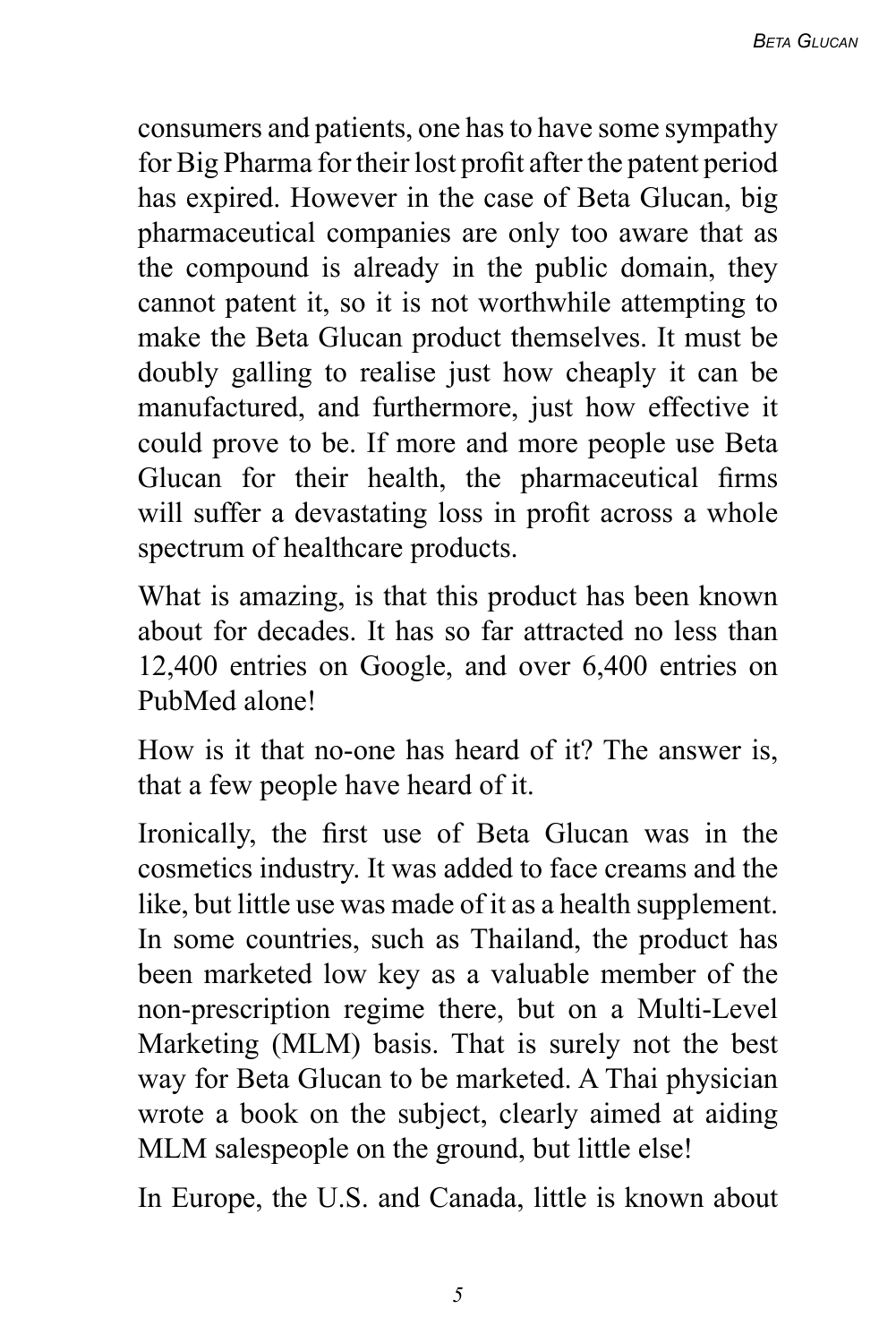Beta Glucan. Few people have heard it mentioned, let alone being encouraged to take it on a daily basis. Mention it to your average doctor or G.P, and he will ask you 'Beta what?!!' One can hope that all this is about to change. Hopefully the change will come not just from the publication of this book, but also from a genuine desire of the public to learn more about Beta Glucan, which is present in small quantities in every living cell of ours. Without this polysaccharide, life would not be possible anyway.

However, despite being almost unheard of, oat Beta Glucan has been approved of by the FDA in the U.S. in 1997, for heart health claims, more importantly reaffirmed in a ruling in 2003. Oat Beta Glucan is one of only four food ingredients to be approved for heart health and lowering of blood cholesterol, with accompanying reduced risk of coronary artery disease, by E.F.S.A. - the European Food Safety Authority, affirmed in 2010.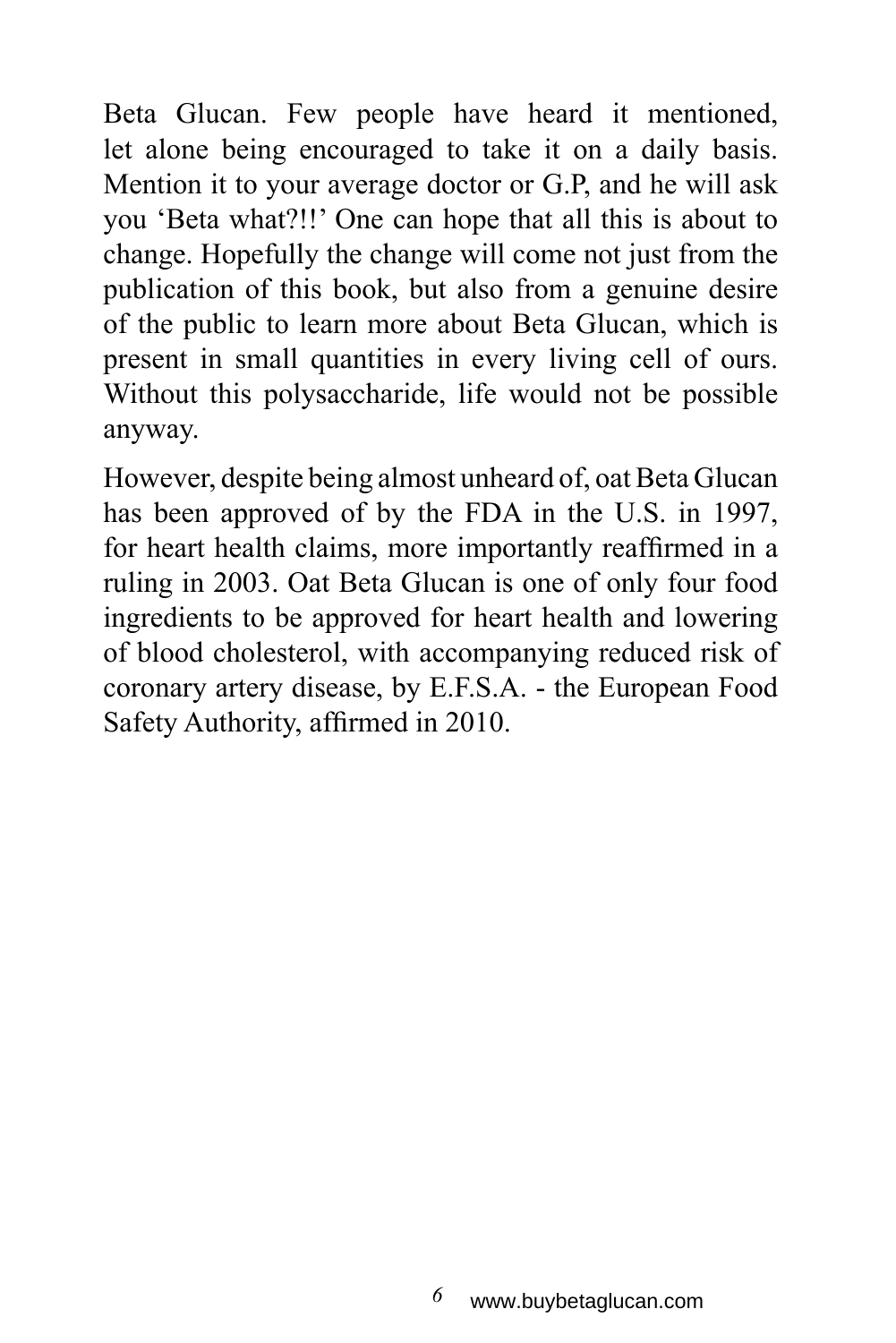#### **Chapter Two: What Exactly Is Beta Glucan?**

# *'Beta Glucan is the world most powerful immune booster known to man.'*

# *'In a medical crisis, if you were limited to only one disease-fighting substance to protect your health and immunity, without exception, Beta Glucan should be the one you choose.'*

*Professor Somsak Varakamin, M.D., Dr. PH. Tulane University, USA, Secretary General, Ministry of Public Health, Thailand*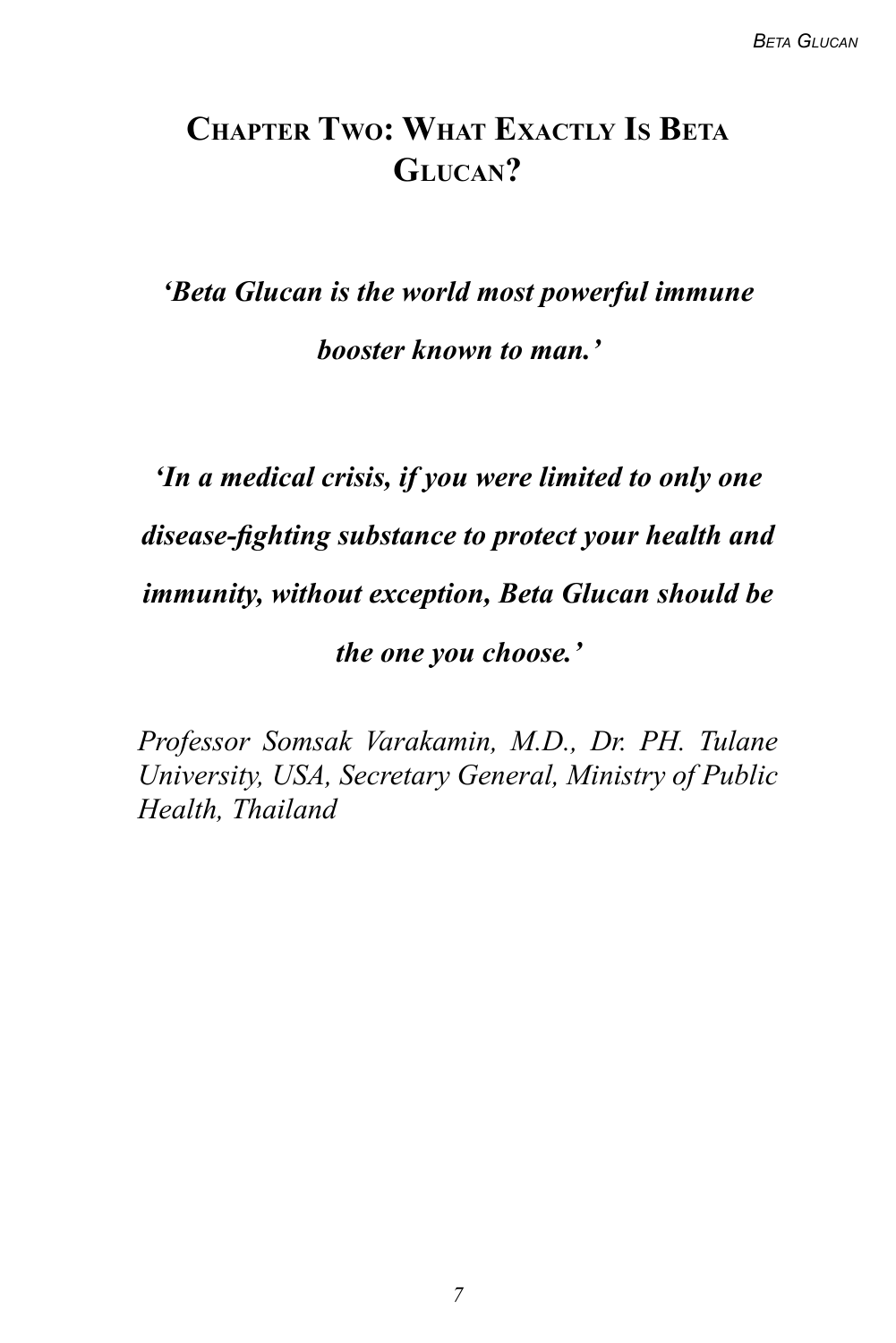Beta Glucan is a complex but relatively straightforward polysaccharide found in every existing living organism**.** Polysaccharides are a class of complex sugars with a high molecular weight. Beta Glucan can also be described as a long chain carbohydrate or soluble fibre, which emanates from cell walls in various plants. It is usually indigestible by humans in its raw state. Some of the supplemental forms produced today are derived from wheat or barley in which case they exhibit the beta 1.3 and 1.4 linkages. However the preferred form is from Brewer's yeast, certain fungi and mushrooms, where the linkages are the preferred beta 1.3 and 1.6 forms.





Beta Glucan is a very important supplement for us all to take, as it is the strongest immune enhancer known to man. This inexpensive and simple-to-take polysaccharide, in capsule or tablet form, can correct an immune system deficiency or imbalance. It can combat such a host of other conditions, that almost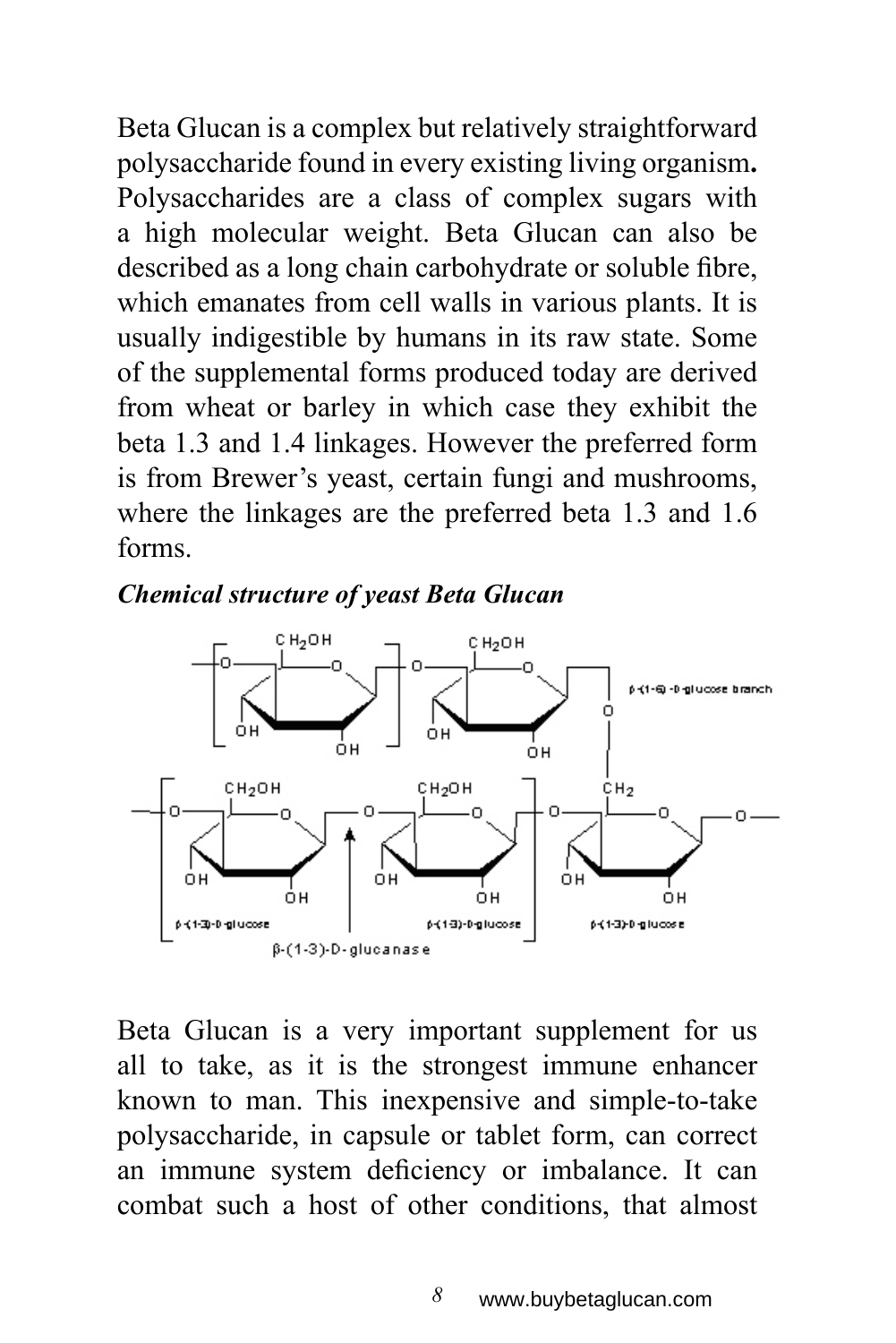defies credibility and could even detract from its true worth and value in the medical field. The vast range of health benefits exhibited by this compound is by itself almost a disadvantage. Few professionals are prepared to believe or even listen to the potential benefits of Beta Glucan, and just how much it could affect and improve our lives, because it sounds too good to be true. Beta Glucan researchers say that by suppressing the truth and true value of information about the nature of this product, many thousands or even millions of people, could have lived somewhat longer or at least had a better quality of life for a greater number of years! The dilemma for Big Pharma is the age-old conundrum. They owe a duty to their shareholders. If they cannot patent a product and gain exclusivity for at least 15 years, then it is not worth doing. Altruism does not enter into the equation! It is simply not cost effective for the large pharmaceutical companies to produce it regardless of however many customers it might help. Cynics would even go as far as saying that pharmaceutical companies' role of preference, is to treat, not cure. There is no further income to be gained from curing something! Big pharmaceutical firms are not villains here. They serve a valuable and a vital service, but even they have their limitations.

Then there is a trouble with the MLM approach. At the end of the day, a mass of keen salesmen are recruited. Their sole aim is usually to put a meal on the table at the end of the day. These sales persons are not medically trained. If they are asked a question which they do not know the answer to, the temptation is to reply with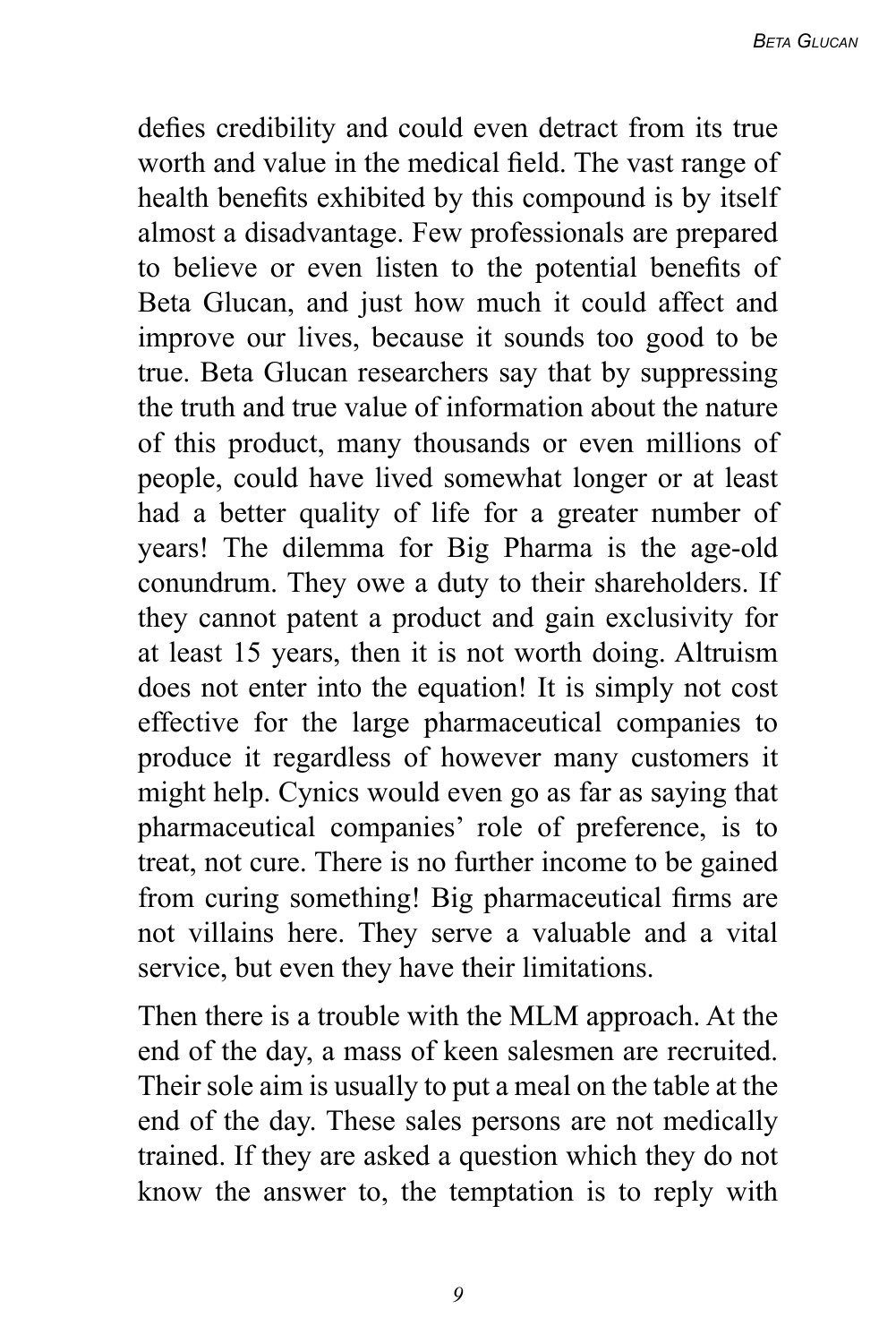what they think the customer wants to hear. This may not always be correct or even helpful; at worst it could be life threatening!

For some unknown reason, Beta Glucan has been sidelined for decades, despite the mass of published material. No-one, it seems, has had the money or political clout, to ensure that this product gets the recognition it deserves. True, it will cut across the vast profits currently afforded to many branded drugs. But in the final analysis the cover up cannot be allowed to continue, when one has to choose between the profits accruing to the major pharmaceutical firms, or the welfare of millions of customers and patients worldwide, as well as serious reductions in the healthcare budgets of Governments the world over.

At worst, things will continue as at present, with a wealth of material applauding the ability of Beta Glucan as a polysaccharide to change things for the better in the world, just going on and continuing to be unrecognised. At best, Beta Glucan will receive the status it deserves. Various governments will begin to recognise that they have a tool within their grasp, that could improve the health of their population for better in a very short time.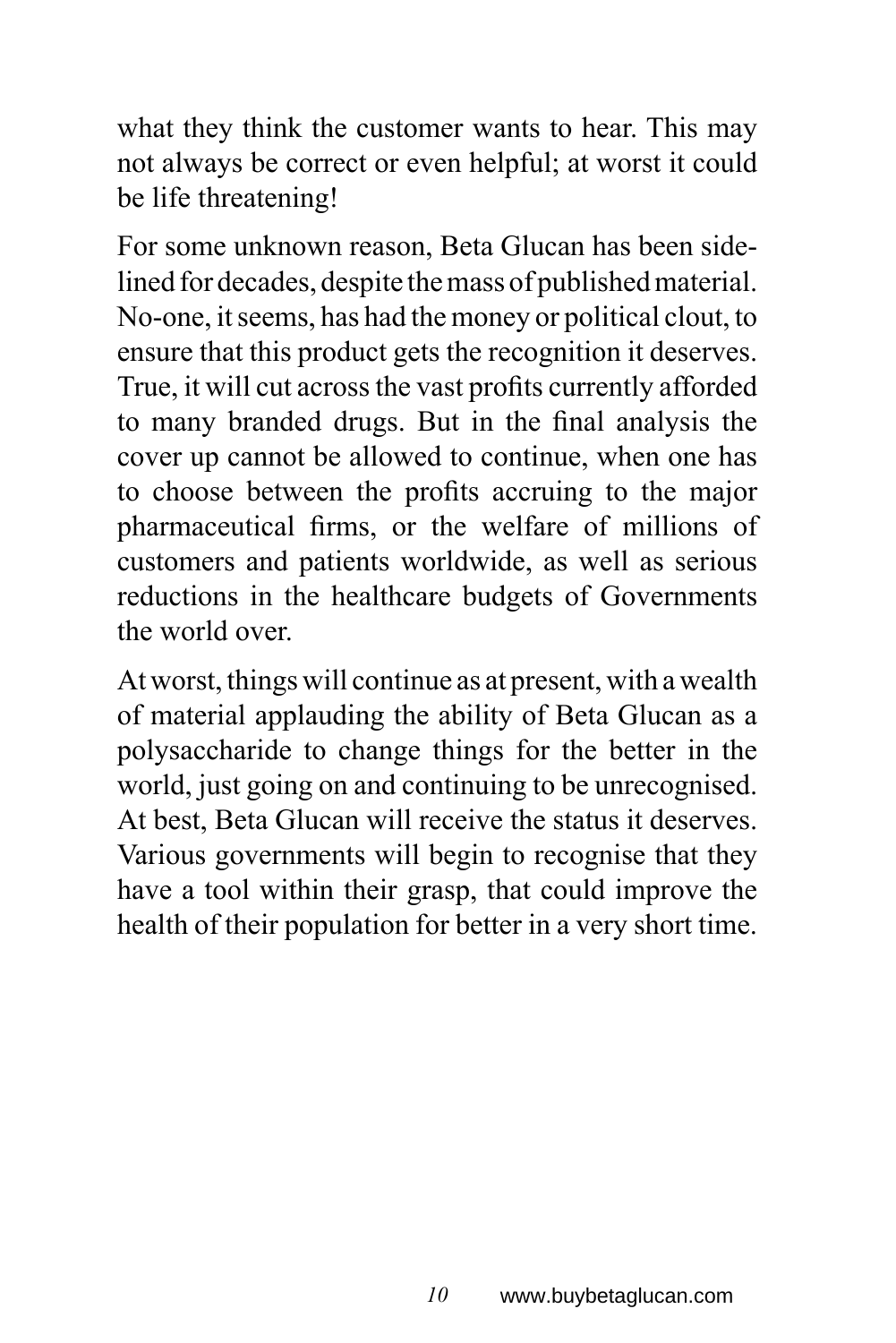# **Chapter Three: Beta Glucan Bioactivity**

The first thing to realise, is that Beta Glucan has been around for a long time. Just four decades ago, the only laboratory produced BG was so expensive to isolate, no-one chose or could afford to experiment or even work with the substance!

However, the first study began way back in the 1940's, when the drug Zymosan was studied in detail by Dr. Nicholas di Luzio at Tulane University in New Orleans. He attempted to discover why the drug exhibited so many side-effects as an immune stimulator. He found that the active ingredient of Zymosan was Beta 1.3 Glucan, a complex long chain polysaccharide. This ingredient itself, when isolated, could produce the same results in promoting enhanced immunity in the body, without any of the attendant side-effects. It was later discovered that the Beta 1.3 Glucan isolated from Zymosan is Beta 1.3,1.6 Glucan.

In the early days it was understood that all Beta 1.3 Glucan products worked identically, regardless of their origin. Now it is known that those derived from oats, barley or wheat with 1.3, 1.4 on the chain, are best equipped to deal with cardiovascular disease (CVD) and related problems, such as elevated cholesterol levels. However they are minimally effective in immune potentiation. Beta 1.3, 1.6 Glucan is derived from Brewer's Yeast as well as certain fungi and selected mushrooms. Beta Glucan in this form is the one with immune booster or immune modulator ability. As a result Beta 1.3, 1.6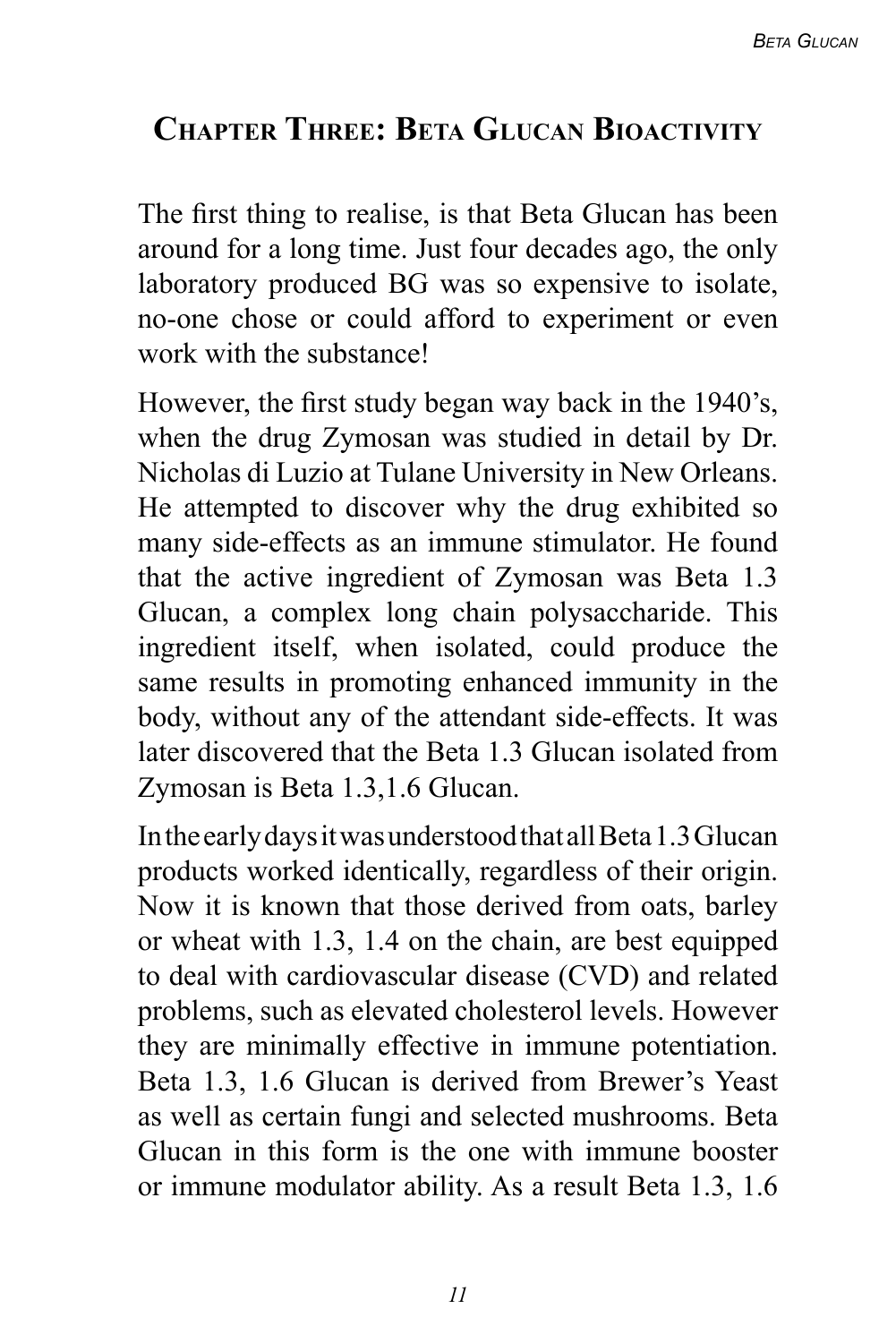Glucan is used in the treatment of cancer, HIV/AIDS, osteo-arthritis, the common cold, influenza,  $H_1N_1$  swine flu, allergies including asthma and lupus, and a whole battery of other ailments. Brewer's Yeast has become the source of choice for Beta 1.3, 1.6 Glucan, due to its ease to isolate, its availability and cost effectiveness. In this book Beta Glucan will refer to those with the 1.3, 1.6 linkage regardless of its source. Different health supplement companies have made various claims for their own source and what it can do, but if these differ from the main thesis promulgated above, then they should be regarded with a degree of scepticism, and attributed to their greater individual need to boost their own profits.

As the availability of Beta 1.3, 1.6 Glucan became more widespread, only a handful of companies included it in their range of tablets or capsules as a health supplement. It was the cosmetics industry that first realized its potential, and included it in facial creams, body creams and lotions. It seems that this was to be comparatively short-lived, and gave way soon after to new additions, such as Carnitine, Arginine and Hyaluronic acid amongst others, in a bid to out manoeuvre their rivals in the industry. Only a select few companies in the world now produce a proper Beta Glucan cream with medical efficacy, which of necessity must include a minimum 1% of BG or more.

Several companies are now beginning to promote Beta Glucan as a healthy supplement to be taken in capsule form. But as research continues, more and more uses are being found for this product, ranging from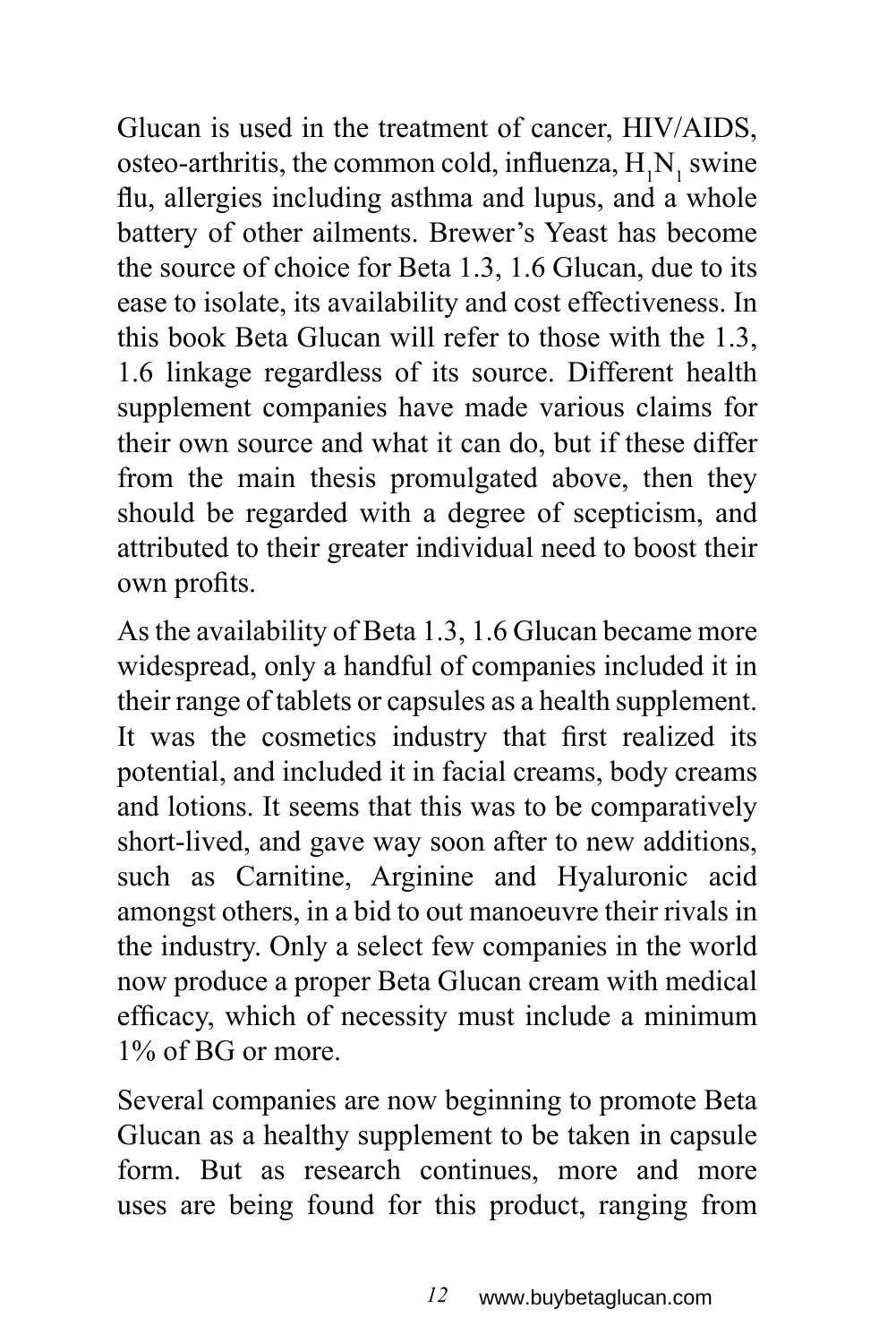treating radiation sickness to skin cancer and acting as an effective sun screen filter. Since early on in its developmental stage, it was realized that Beta Glucan could combat cancer. However it is only since 2006 that high doses have started to be given with satisfactory results, safe in the knowledge that at least they would not incur any adverse reaction in patients.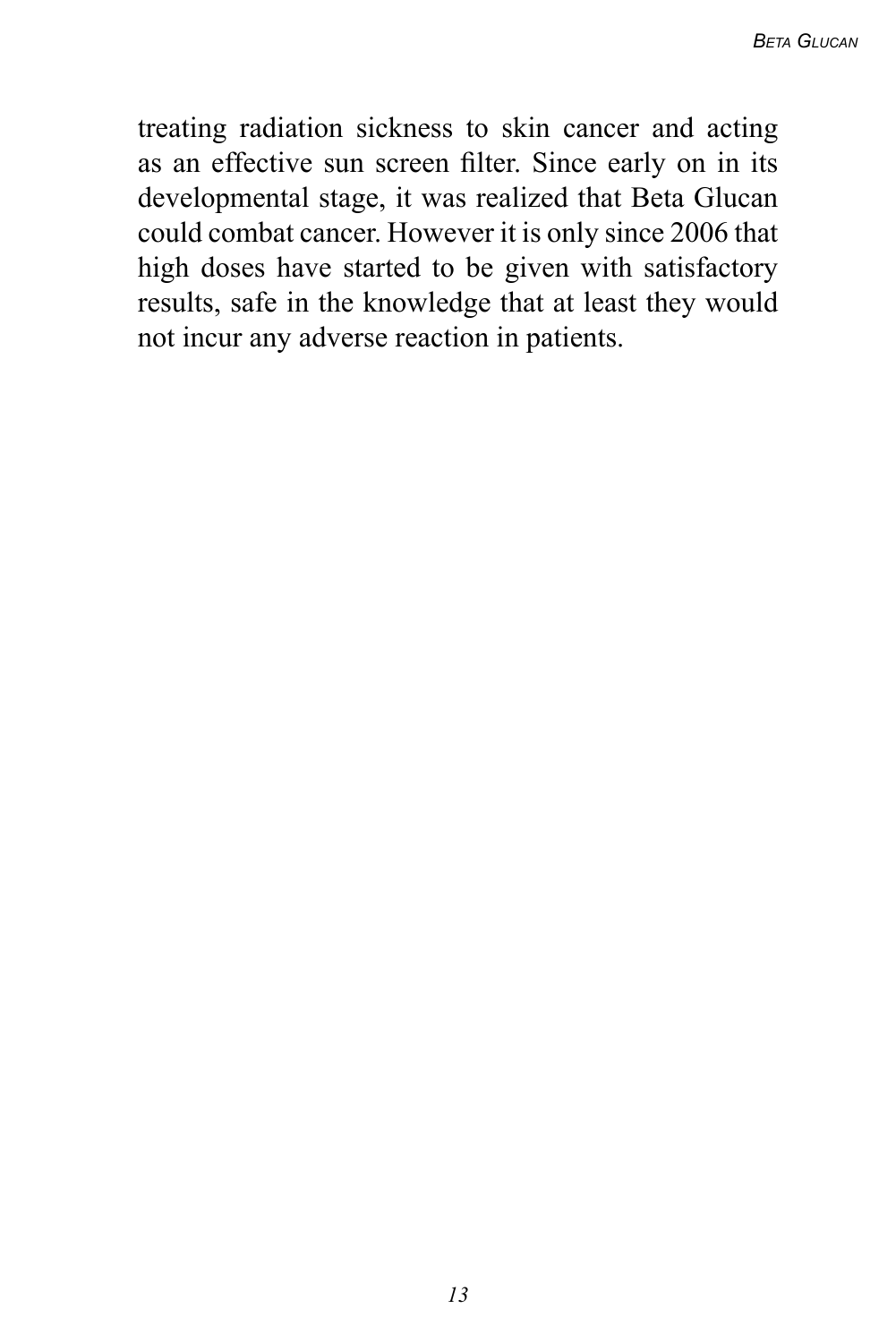# **Chapter Four: Potential Benefits Of Beta Glucan**

Ever since history began, man has embarked on a quest to maintain and improve health. It can be done by looking after himself more carefully, by diet, exercise or a host of other regimes. These activities are designed to increase people's longevity or their quality of life. Many elixirs of life have been touted through the ages, but few have had any real value or true effect.

Why should Beta Glucan be any different? How could a relatively straightforward polysaccharide derived from Brewer's Yeast, effect so many benefits not only for the human body, but for other animals as well? What can it do? How can it help the human body?

Firstly, Beta Glucan is an effective anti-oxidant. It counteracts the ravages caused by negatively charged molecules of oxygen travelling around the body. Free radicals cause damage and premature aging. Beta Glucan serves to combat free radicals which are effectively on the rampage!

Secondly, Beta Glucan can be used in the battle against cancer, which as most people know, is the second greatest killer in the developed world after CVD or cardiovascular disease. As an immune modulator, BG enhances the action of our white blood cells (WBC's) in the body. WBC's exist to fight infection. They comprise macrophages, neutrophils, NK or Natural Killer cells, T cells and others. Their duties are to fight and devour invading unnatural cells, such as those typically found in cancer.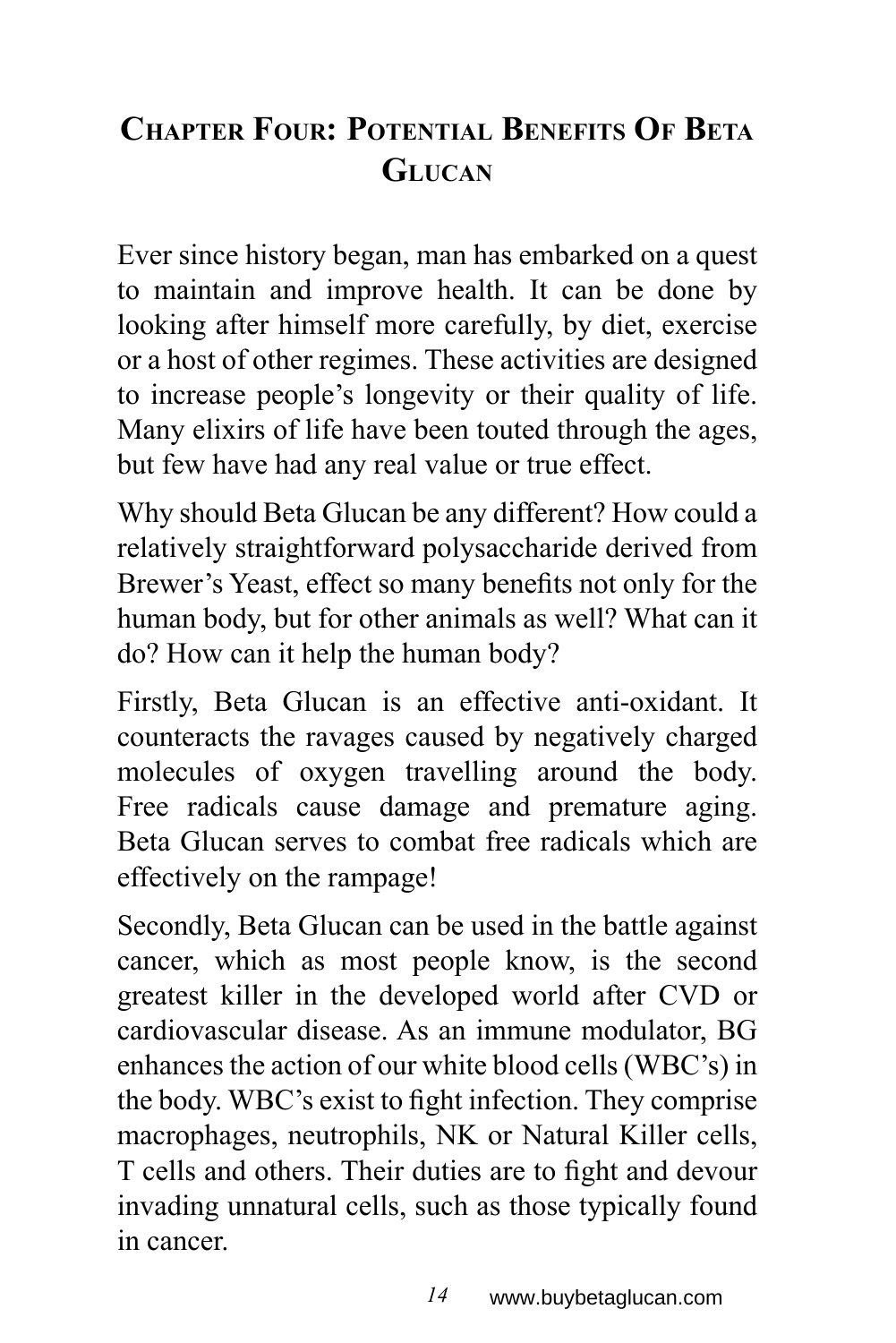Beta Glucan also enhances the production of interferon, Interleukin-1 and 2, and various cytokines which form a vital part of immune regulation via the WBC's in the body, particularly in cancer cases.

As Beta Glucan can greatly enhance our immune system, it can also help conventional cancer treatment such as that offered by chemotherapy, radiotherapy and tamoxifen at the same time. Actual dosages needed will be discussed in a later chapter. Right now, we just need to know that every type of cancer can be helped by taking Beta Glucan. However it is advisable to take BG prophylactically or preventatively in the first place, thus alleviating some of the causes of cancer in the first place. Should one therefore be taking Beta Glucan all one's life? The answer is a big 'Yes'.

As the human body's immune system is of paramount importance, any enhancement can only produce beneficial effects, in improving a deficient immune system. Malnutrition, a diet with a high percentage of refined foods or containing many preservatives or E-numbers, can be the cause of a deficient immune system. Beta Glucan has also been reported to be useful in the fight against HIV/AIDS.

The consumption of Beta Glucan has additionally been linked to lowering cholesterol levels, reducing the LDL level (bad cholesterol), and raising HDL serum levels (good cholesterol). The overall triglyceride level has been shown to improve dramatically. Not unconnected of course, improvements have been demonstrated in cases of Type II diabetes, lowering glucose and insulin levels.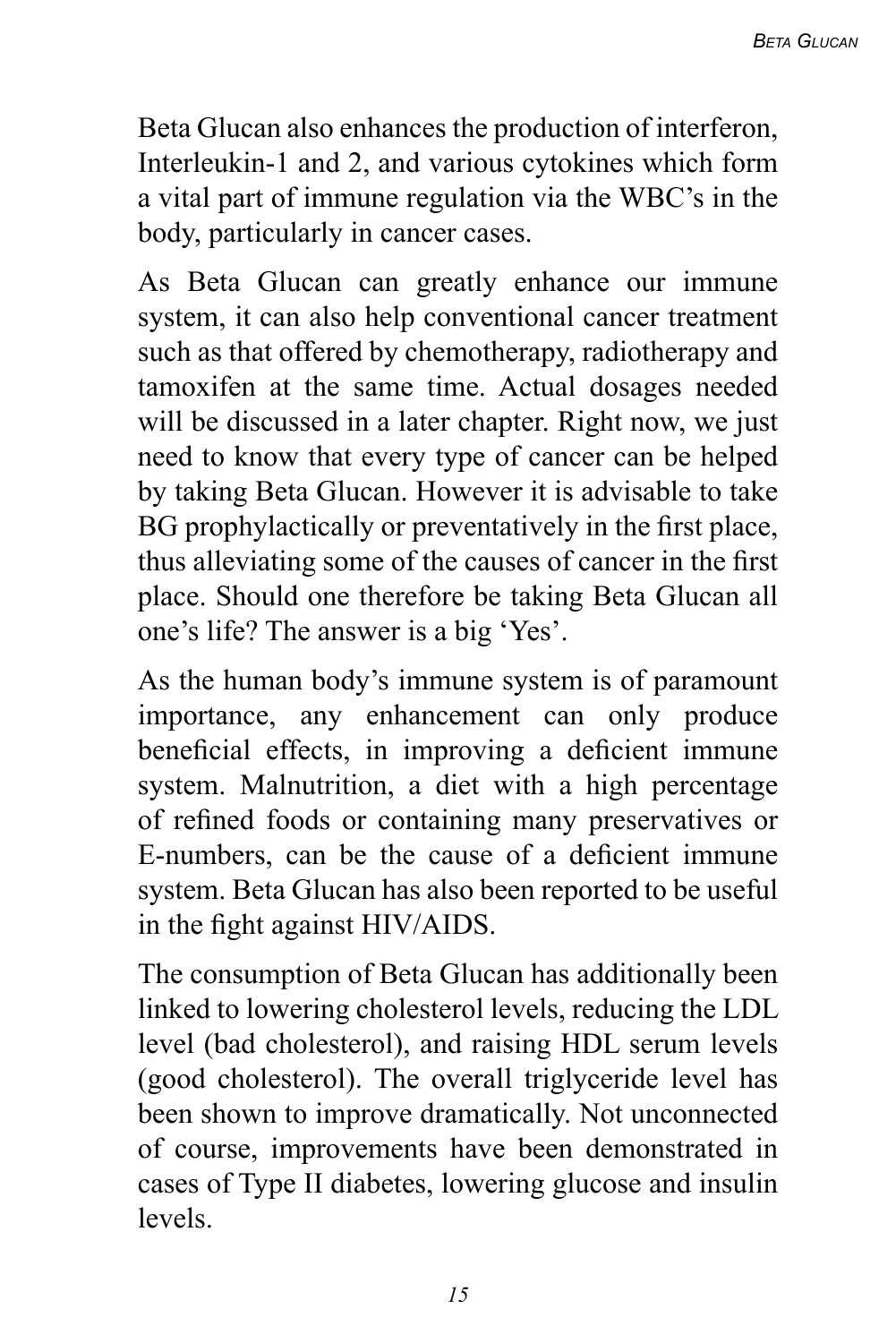Beta Glucan is the first product in the world which is able to combat both viral and bacterial infections, such as the common cold, influenza,  $H_1N_1$  swine flu, and many related conditions. It can help greatly with autoimmune deficiencies, as found in asthma, M.S., osteoarthritis (O.A), lupus and many allergies. Although the best source is derived from Brewer's Yeast, it is not contraindicated for persons suffering from candidiasis, as it is prepared as an extract from the cell wall, rather than the whole yeast extract, thus can safely be considered to be hypoallergenic.

Other studies have shown that BG can be effective in cases of exposure to high levels of radioactivity, as used with cases encountered in the Chernobyl disaster in Ukraine, as well as offering some protection in cases of anthrax, dengue fever and smallpox, all of which have been used at various times as chemical warfare agents. Beta Glucan has been used to combat malaria, where again an elevated immunity can only be beneficial, as is the case with fibromyalgia. Rumour has it that Beta Glucan may begin to replace some conventional antibiotics by the end of 2016. This replacement would damage the vast profits of the principal companies currently involved in antibiotic manufacture. Antibiotics work remedially once an infection has taken hold, but Beta Glucan works from a totally different standpoint. BG offers enhanced immunity, so that the infection can be resisted in the first place. As a result the use of BG can dramatically reduce overall healthcare expense as well as aiding the task of healthcare professionals involved.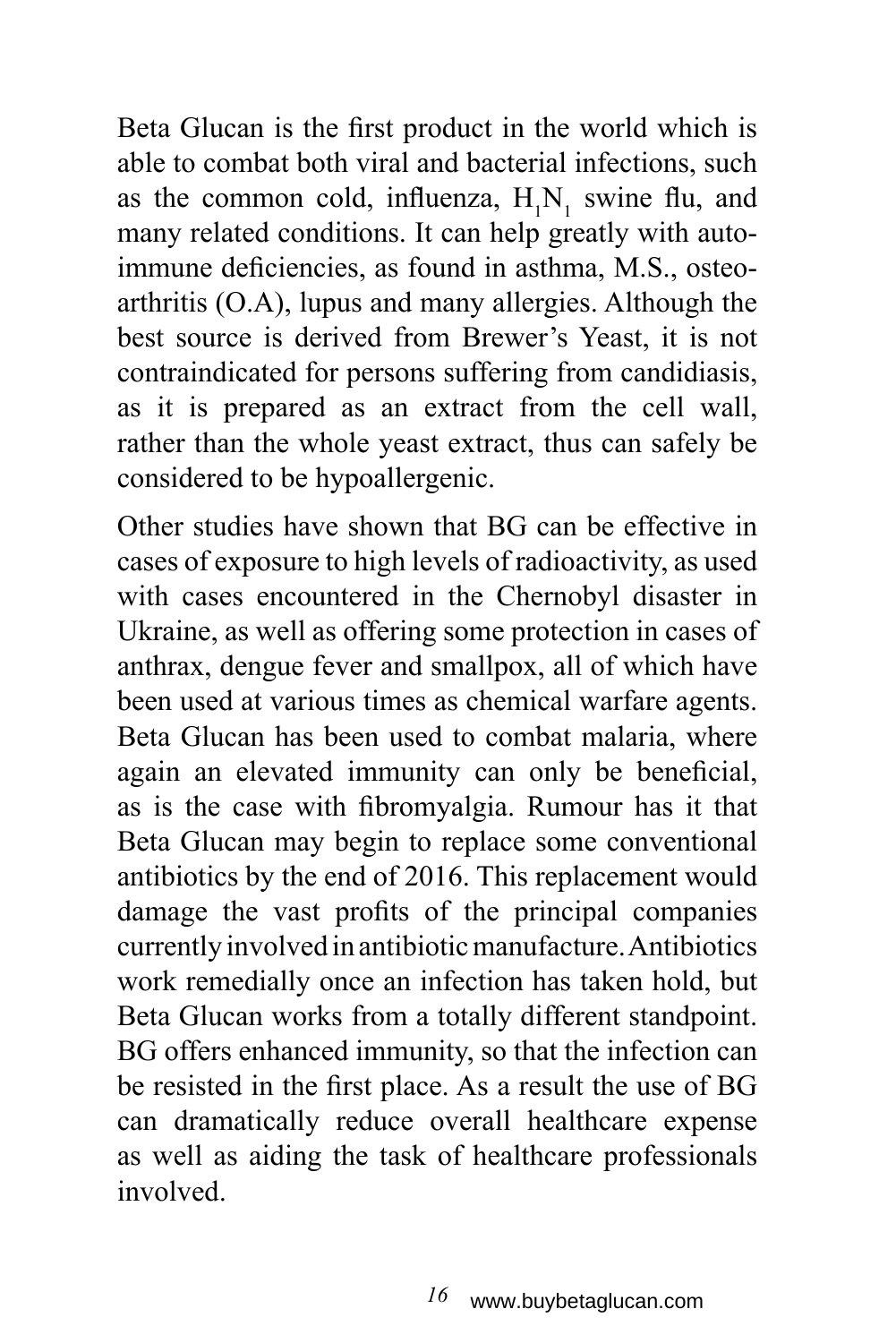Beta Glucan was initially very expensive to produce. The production involved a complicated extraction process, especially when sourced from mushrooms, wheat, oats and barley. That was only twenty years ago. But since then techniques have improved dramatically. These days the extraction is far less costly, yet more effective. Even less excuse then, for this substance to be ignored or left unsung when the benefits are so great, despite any incursions into the vast profits made by the pharmaceutical giants. The time is fast approaching, when these considerations will have to be put to one side, and the benefits provided by Beta Glucan can be reaped by all.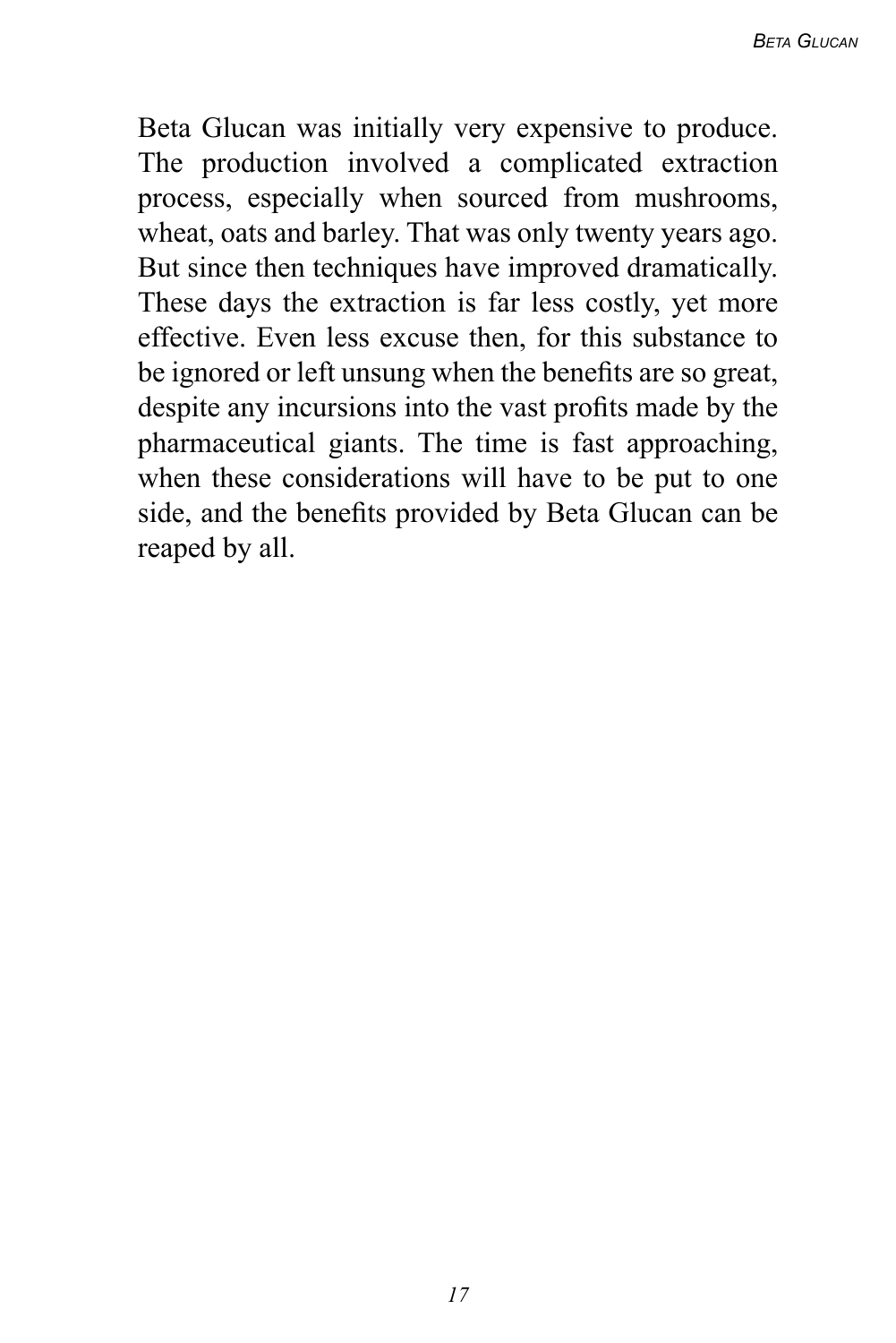# **Chapter Five: How Exactly Does Beta Glucan Work?**

In order to resist infections of many different kinds, the body must employ an efficient immune system. In many cases, the body need only call on its own builtin ability to cope. In many others, the body needs to call up additional support. This can and should be Beta Glucan.

Many factors cause the human immune system's ability to cope and thus defend us to deteriorate. Age, illness, stress levels, smoking, taking certain drugs, exposure to radiation, toxic chemicals, environmental factors including pesticides, exhaust emissions, increasing pollutant levels and incidence of heavy metals are major factors among the list.

Different pathogens attack our body and demand a response from a variety of cells to help fight our battles for us. Macrophages or phagocytes, and many types of lymphocytes, including T, Natural Killer cells (NK cells) and B cells are the tireless workers of the human immune system. Beta Glucan works by binding on to receptor sites exhibited by phagocytes - a general term often including macrophages, monocytes (blood), granulocytes, NK cells, dendritic cells and Langerhan cells (skin). These receptor sites, called dectin-1, allow Beta 1.3, 1.6 Glucan, to bind with them and form an increasingly effective defence system. Once phagocytes are activated in this way, they undergo various changes which in turn release certain hormones. Examples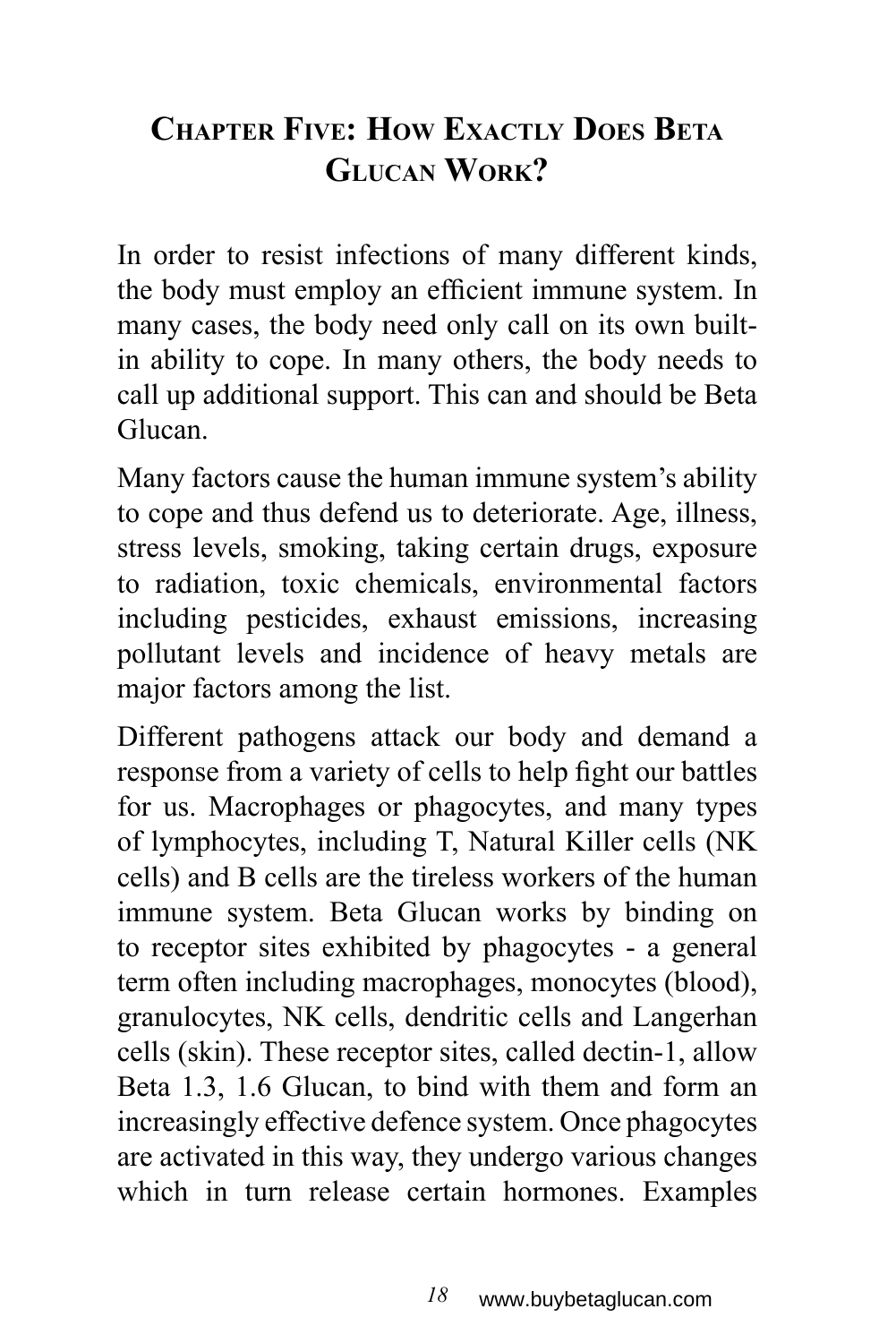are cytokines, such as Interleukin-1 (IL-1), which are employed to fight various types of cancer and tumours.

Any assistance to the WBC's to attack and devour infection can only be welcomed by the body, whether it be assisting macrophages, monocytes or neutrophils. A heightened immune response allows B cells to convert into larger plasma cells, which in turn release antibodies which allow the phagocytes to attack and overcome any infection. T cells identify infection and speed up a response by our human defence system.

If we are very fit or manage somehow to maintain an alkaline body (pH over 7.2), cancer can be resisted in almost all cases. However, a weakened immune system not only exposes the body to cancer, but also allows a secondary infection or metastases to take hold in other parts of the body, away from the primary troubled site.

All kinds of activities or lack of them, can contribute to a reduced immunity in our bodies. A poor diet, lack of exercise, toxins generally or free radicals, all adversely affect our immune system. In the case of free radicals, negatively charged oxygen molecules are constantly rushing round our body every millisecond, and causing every part of our body to suffer or 'rust' as it has sometimes been described. This toxic effect, combined with high levels of sugar, can attach to a cancer cell, which can have almost 25 times more sugar receptors compared to a normal cell. Thus Beta Glucan is a welcome addition to the armoury in the fight against cancer, aiding overworked macrophages and NK cells, whose specific job is to identify and kill tumoral cancer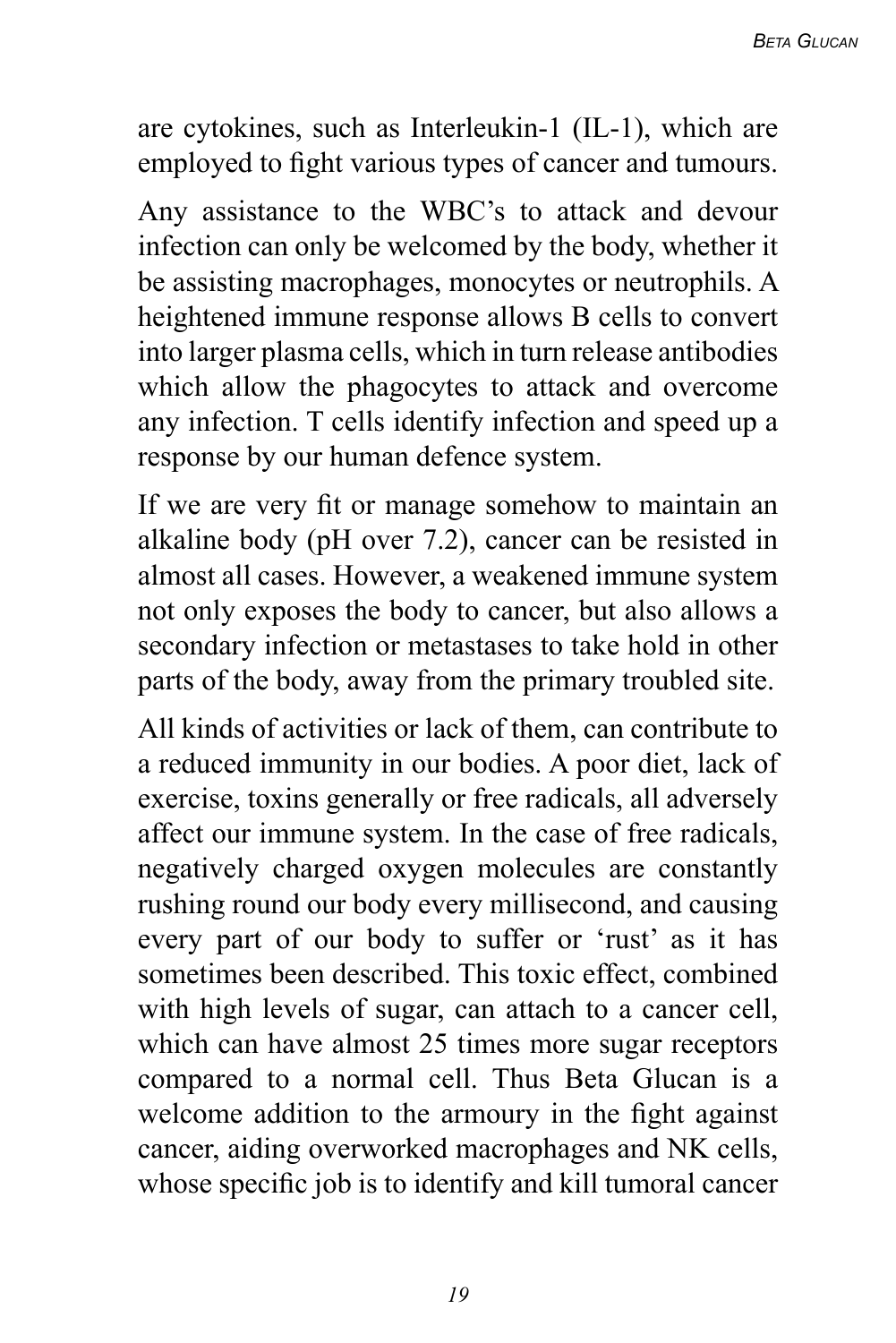cells, hence the name Natural Killer cells. Beta Glucan can bind to receptors on both macrophages and NK cells, encouraging them to attack the cancer cells, yet allow the healthy surrounding tissue to be left alone.

The fact that our human defence system has identified a tumour or any cancerous cells does not mean that it is strong enough to destroy them. Beta Glucan enhances the immune response in the human body, stimulating the production of more immunocytes in the bone marrow, and then releasing them into the bloodstream to reach various organs around the body.

Treating cancer with chemotherapy automatically lowers immunity in the body by reducing the numbers and activity of the WBC's available. As a result this renders the body more susceptible to other infection. Beta Glucan counters this loss. When Beta Glucan enters the blood stream, it activates the release of various factors which help in the fight against cancer and other infections. These include Interleukins 1 and 6 (IL-1 and IL-6), tumour necrosis factor (TNF), hydrogen peroxide  $(H_2O_2)$ , and Interferon. Beta Glucan can be used very effectively in cancer treatment in combination with chemotherapy, thereby reducing one of the single most dangerous side-effects produced by that method of treatment. The same applies to radiotherapy, where Beta Glucan will successfully combat most of any adverse side-effects encountered when undergoing that type of treatment as well.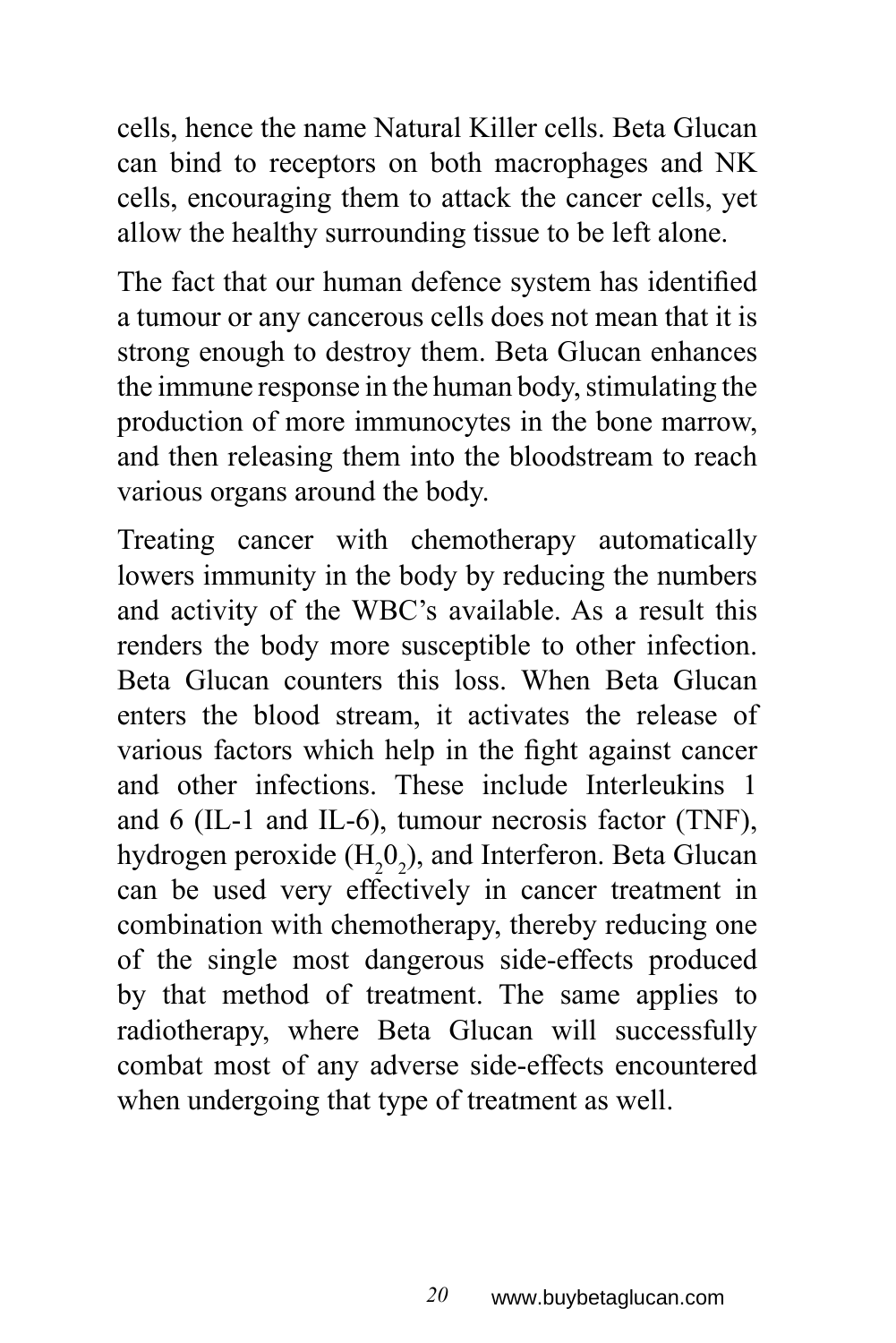# **Chapter Six: Other Uses Of Beta Glucan**

During a general infection in the body, neutrophils are the most abundant immune cells present which are able to combat a bacterial attack. Neutrophils are called to the site of the infection in the first place by certain proteins in the blood, called chemo-attractants.

 It has been found that Beta Glucan is able to bind on to the neutrophils' CR3 receptors and thus enhance their destructive ability.

This discovery has led to a plethora of further uses for BG in reducing post-operative infection, by the very fact that it is able to increase the efficacy of the human immune system. Double-blind trials have proven Beta Glucan's success in cardiovascular, gastro-intestinal, abdominal and thoracic surgery, with an increased resistance to infection by up to 40%, against an untreated proportion of patients who were administered placebo.

It is obvious that certain conditions cannot be deliberately induced in humans in order to prove the efficacy of any substance, including Beta Glucan. Mice are invariably used for such research. In most cases, the results exhibit the same response as would be expected in the human body. The dangerous disease of anthrax, for instance, is one such condition. Mice treated with antibiotics alone after a ten day period failed to survive, yet those treated with a combination of antibiotics and Beta Glucan survived up to a rate of 90% .

Another major factor affecting vast numbers of people, especially in the Western world is the increasing incidence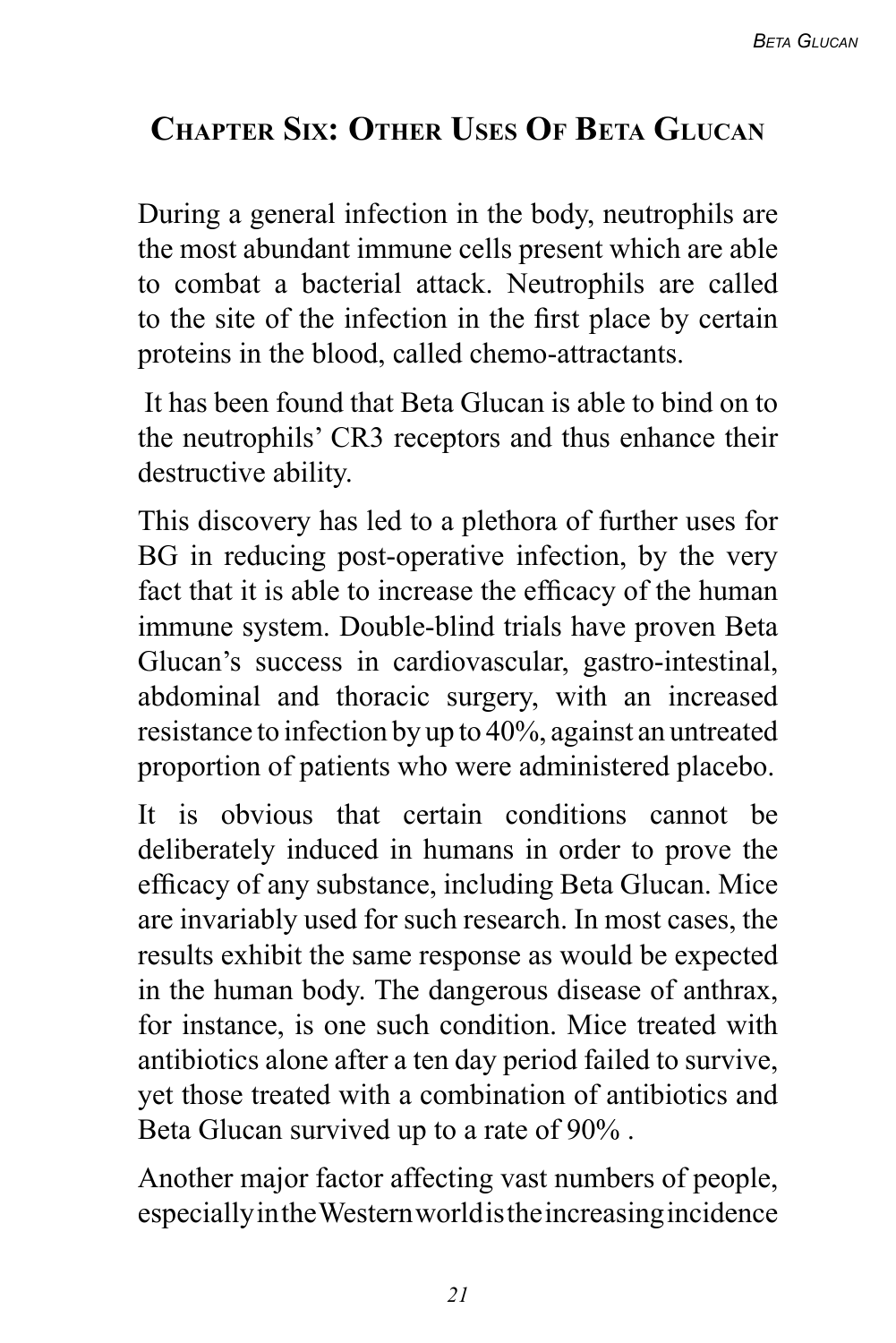of high blood cholesterol levels. Although a certain amount of cholesterol is vital to the normal functioning of the body, raised levels give rise to heart disease and other complications. Fatty deposits of cholesterol in the arteries can eventually cause atheromatous plaques. These plaques or the ruptured plaques can restrict blood flow from the heart to other major organs in the body, such as the brain or the heart (which could lead to a stroke or heart-attack respectively). Then there are the kidneys and various other organs. The usual response is for doctors to put patients on a prolonged course of Statins. The consumption of these drugs has an initial beneficial effect, but after a period of time their effectiveness can be reduced as well as certain adverse side-effects starting to show. Beta Glucan 1.3, 1.4 derived from oats, barley or wheat, is particularly effective in reducing cholesterol levels of LDL (socalled bad cholesterol) and raising HDL (so called good cholesterol) levels where required.

Excess cholesterol in the blood stream can suppress normal bile production.

Beta Glucan reduces cholesterol absorption in the intestine by binding to excess cholesterol and cholesterol-like substances in the gut, and helps to prevent these from being absorbed into the body. This complex is then excreted as part of normal body waste. By binding to bile and cholesterol, Beta Glucan prevents them from being reabsorbed lower down the digestive tract. Because less cholesterol is being absorbed by the digestive system, the body has to remove more cholesterol out of the blood stream and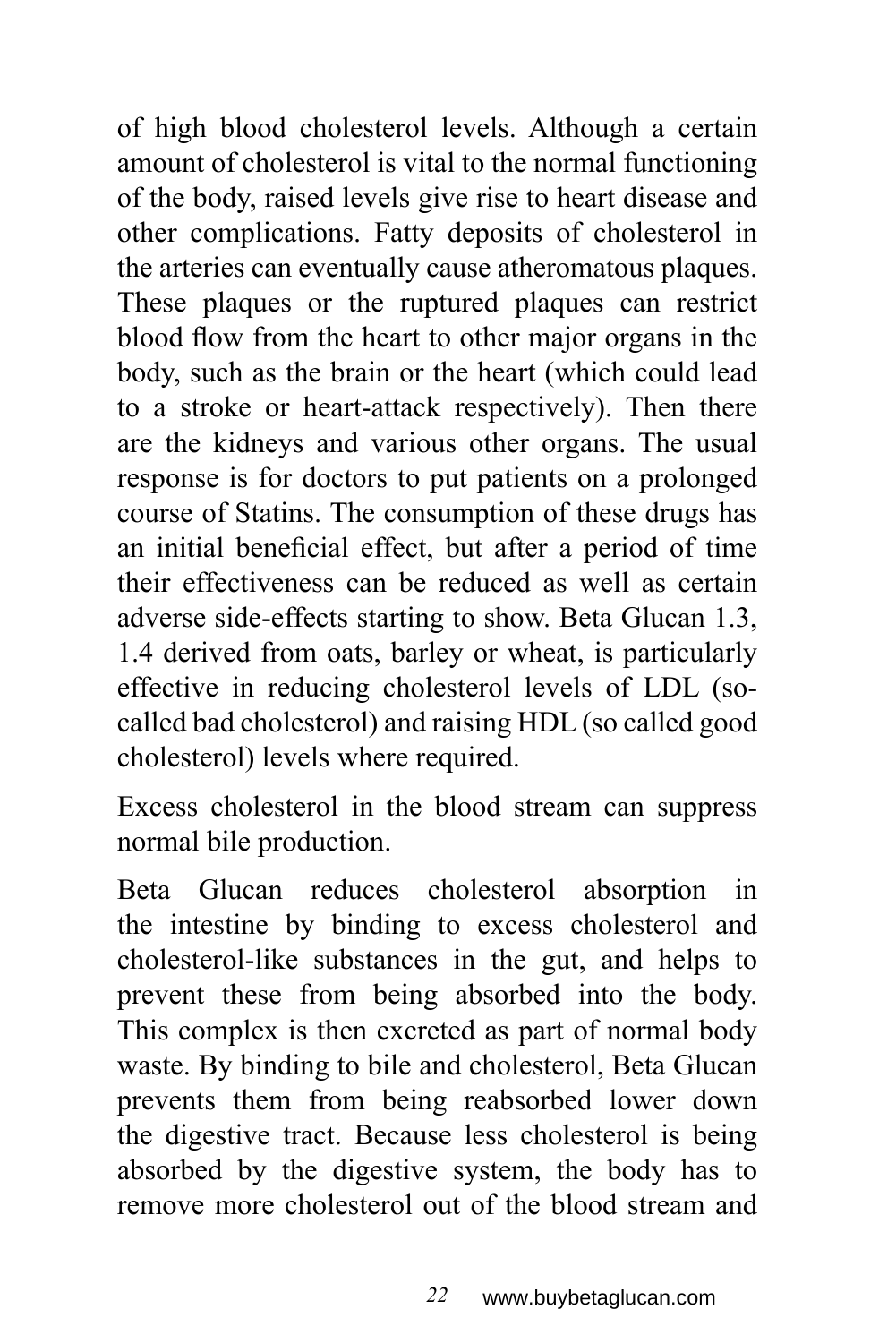process it into bile to help with the digestive process. This in turn, helps to reduce the level of cholesterol in the human body.

Another more recent use for Beta Glucan has been in response to radiation damage from radioactive sources. It was used effectively in the much publicised disasters at Chernobyl in the Ukraine in April 1986, and much more recently in the Fukushima disaster in Japan on March 11th, 2011. Less than 30% of the radiation exposure occurred in the Fukushima nuclear plant meltdown compared to the Chernobyl incident. However, more people in Japan received radiation related sickness, because a 13 metre Tsunami wave tore over the 10 metre protective wall surrounding the plant, which resulted in radiation being released by the excess flood water. Although no acute radiation syndrome fatalities were recorded at the time, future cancer risks from exposure in the outlying districts will increase considerably as time goes by. Beta Glucan is currently in use to treat those in the population affected by that radiation.

Those are by far the most dramatic examples. However the human body is increasingly subjected to the effect of the unusual eruption of solar flares, depleted ozone levels in the atmosphere, and numerous other factors leading to a depletion in immune levels generally. In all instances, the correct dose of Beta Glucan should be able to assist the normal immune function of the body. BG can reduce the increased free radical attack which invariably occurs, which in turn lessens cellular damage and allows cellular repair and growth to proceed normally.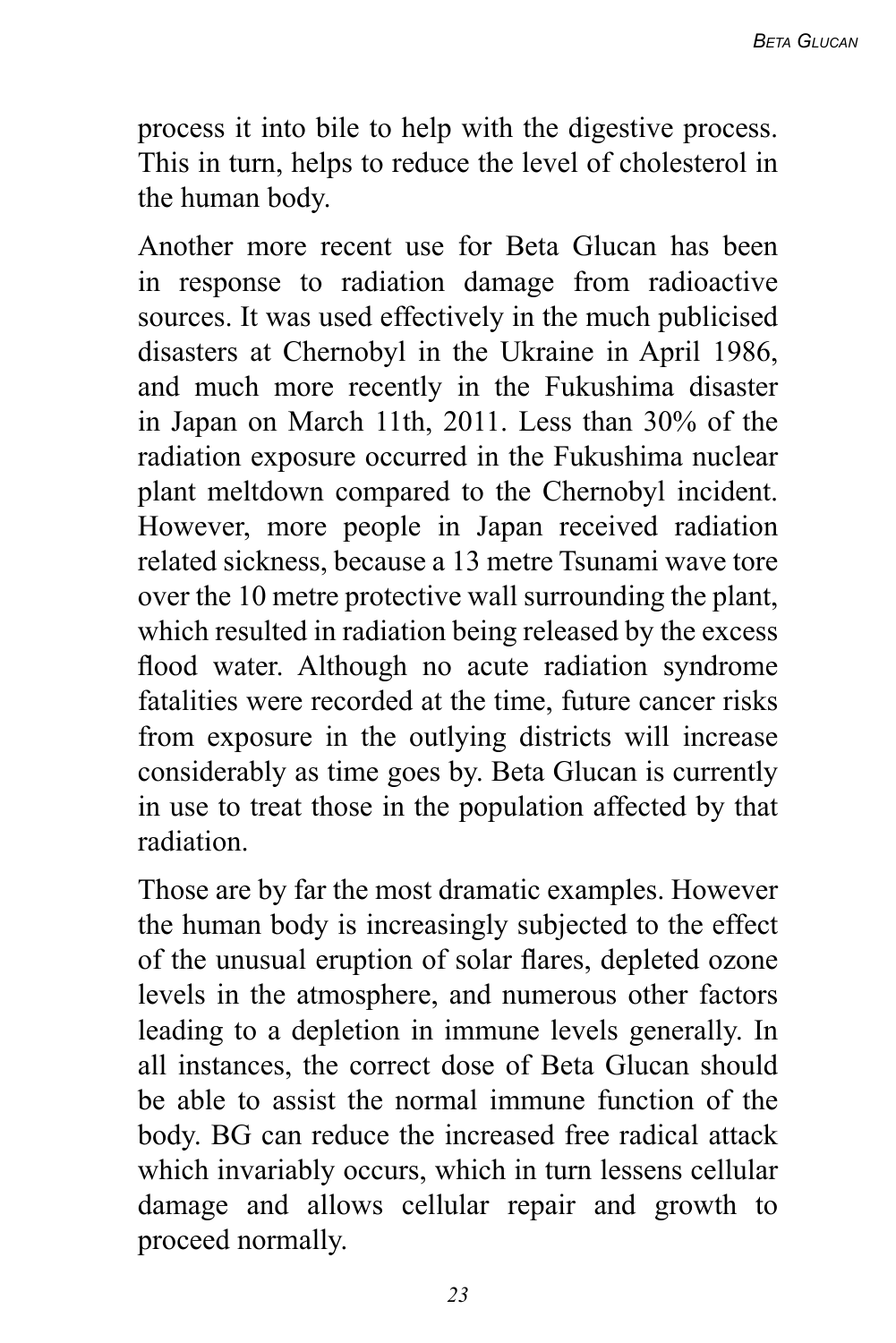# **Chapter Seven: Beta Glucan Cream**

Ironically, Beta Glucan made its first appearance on the world stage decades ago as an additional ingredient in many types of cream produced by the leading cosmetics manufacturers. They believed that Beta Glucan's healing and wrinkle, cellulite and other age-reducing attributes would not only enhance the effectiveness of their manufactured products, but more importantly, would help to increase product sales.

In addition, Beta Glucan and other polysaccharides have been used in general protective creams, ointments, powders and suspensions for several decades. This happened after the price was brought down, and its manufacture simplified. Its attributed activity is that it increases collagen production, and reduces age-lines, crows feet, wrinkles, cellulite, acne, dermatitis, eczema, psoriasis and other skin conditions. Beta Glucan creams promote their beneficial effects by attaching active molecules to the Langerhan cells in the skin to become the active units in the cellular anti free radical process. Beta Glucan can also help with post-operative skin conditions, scarring, dry skin, inflammation, boils, and herpes simplex. In the case of cosmetic surgery, Beta Glucan skin products would be a far safer alternative to the already widely used Botox, collagen and Restylane treatments, about which some of the long-term effects have not yet been able to be assessed.

The original amounts of Beta Glucan included in the early versions of cream were often negligible. Now it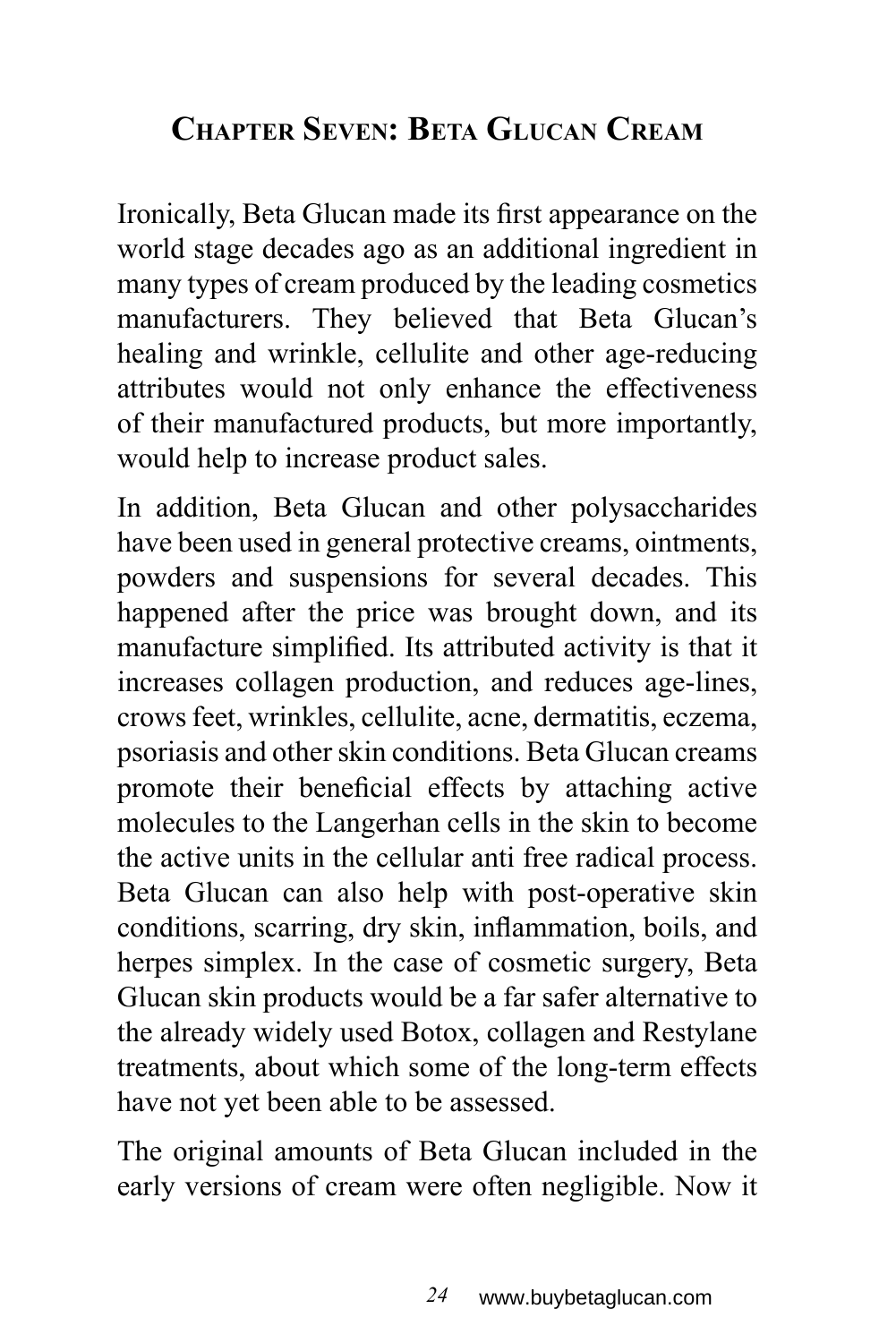is found that in order to be effective, any Beta Glucan Cream must contain an absolute minimum of 1% BG content. Any products with Beta Glucan containing less than 1 % will not work properly nor satisfy any of the claims that could be made for a cream with Beta Glucan as an ingredient. No adverse side-effects have been encountered, and the cream, if properly prepared, will increase elasticity in the skin as well as hydration. Teenagers, who are prone to acne, have found Beta Glucan cream most effective after a comparatively short time of using it. Then the youngsters go on to use Beta Glucan cream for any minor wounds or cuts that they might sustain in everyday life.

The skin, of course, is by far the largest organ in the body, and it is vital to have good active immune support. Our top layer of skin is called the epidermis. It contains a large number of macrophages, which can be enhanced and activated in just the same way by a topical Beta Glucan cream, as they would be internally in the body by taking a tablet or capsule.

Most pharmaceutical and cosmetics companies that employed Beta Glucan in their creams before the turn of the century, employed far less than the minimum amount required to contribute to being an effective preparation. They did not achieve as good as results as could have been expected by using the correct minimum content of Beta Glucan. Several companies were extremely keen to use BG properly, but as always were worried about the difficulty of trying to patent something that was clearly becoming well known in the public domain. Ciba Geigy later took out a patent for a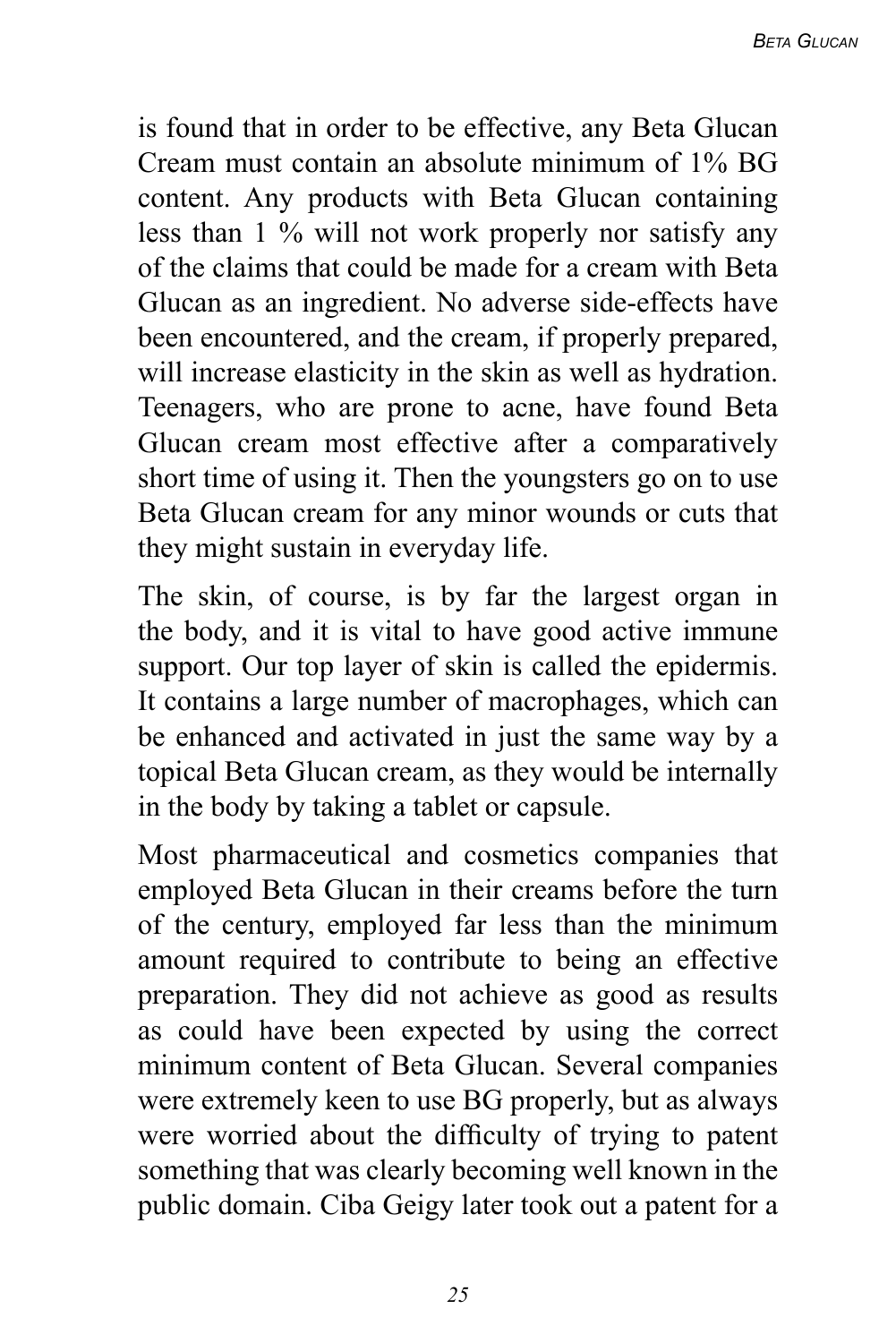Beta Glucan cream, but did not make use of it for some considerable time. Another company in France paid for a patent to control skin aging and increasing elasticity in the skin, but their Beta Glucan content was too low.

Shaklee, an MLM company in the U.S, took out a patent on a Beta Glucan cream for use in their company, selling products on a multi level marketing basis. They claimed that their cream improved the viability of cells in the epidermis, and decreased the effects of inflammation as well as helping to protect the skin from UV radiation. A leading Australian company took out a product patent containing Beta Glucan for UV, photoaging and premalignant and fully malignant skin cancer protection .

A Swiss company patented a Beta Glucan cream. The claim was that their product promoted the growth of human keratinocytes (skin growth cells), and generally enhanced the skin's immune system. In their doubleblind trials that followed, the company was able to demonstrate that their subjects showed an increased activation of the body's natural defence systems, as well as an acceleration in the skin's healing processes in the case of wounds or infection. Their source for Beta Glucan was originally from mushrooms, but they later preferred to adopt an extract from Brewer's yeast cell walls.

Colgate, located in the U.S., applied for a patent for an oral lubricating Beta Glucan product. It was designed to treat xerostomia, or dry-mouth syndrome, which aimed at rectifying conditions where saliva could not be adequately produced. The condition results in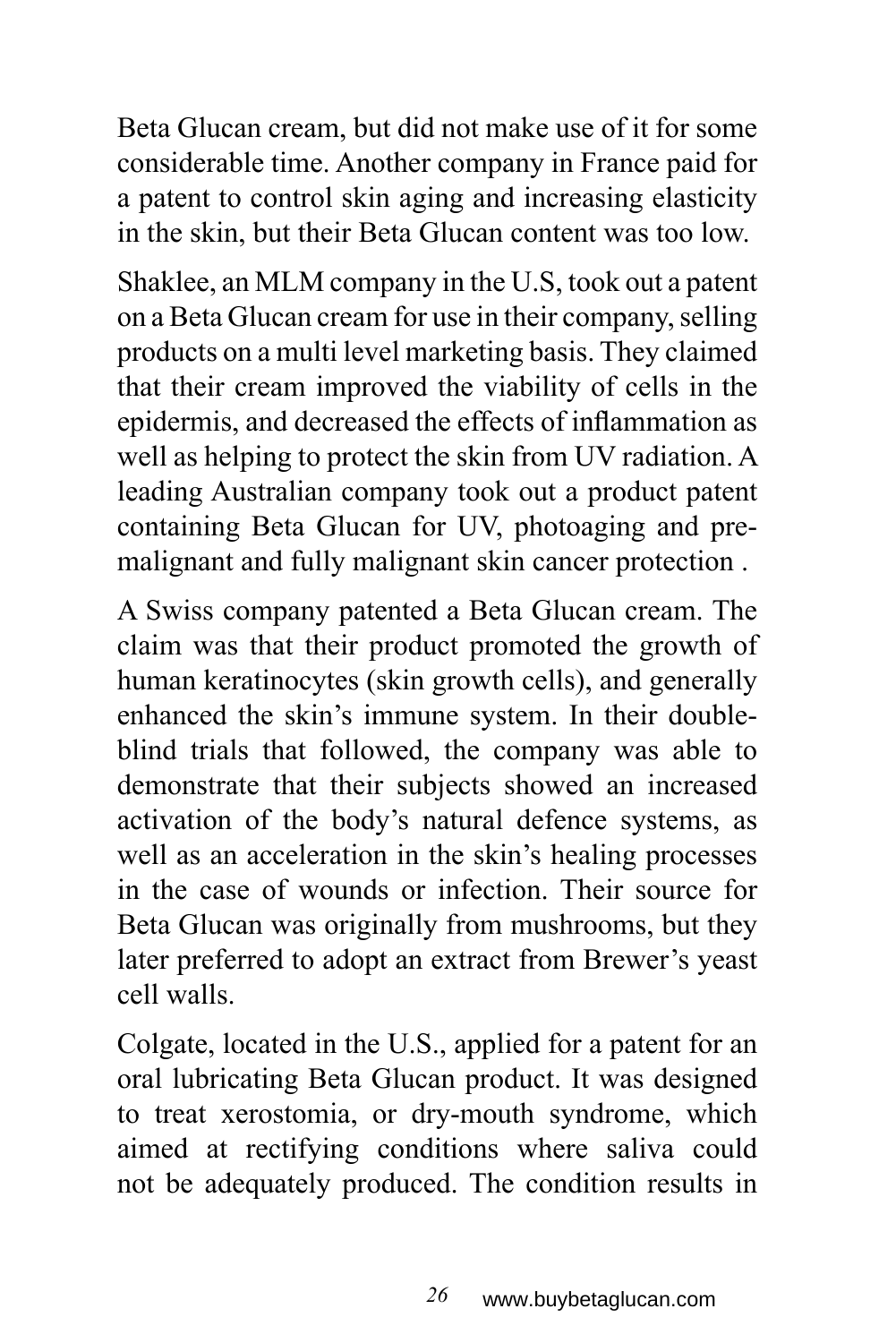a burning sensation in the mouth, whereby the throat and mouth could undergo fundamental changes with accompanying dental decay and damage to the tongue, all potentially helped by treating with Beta Glucan.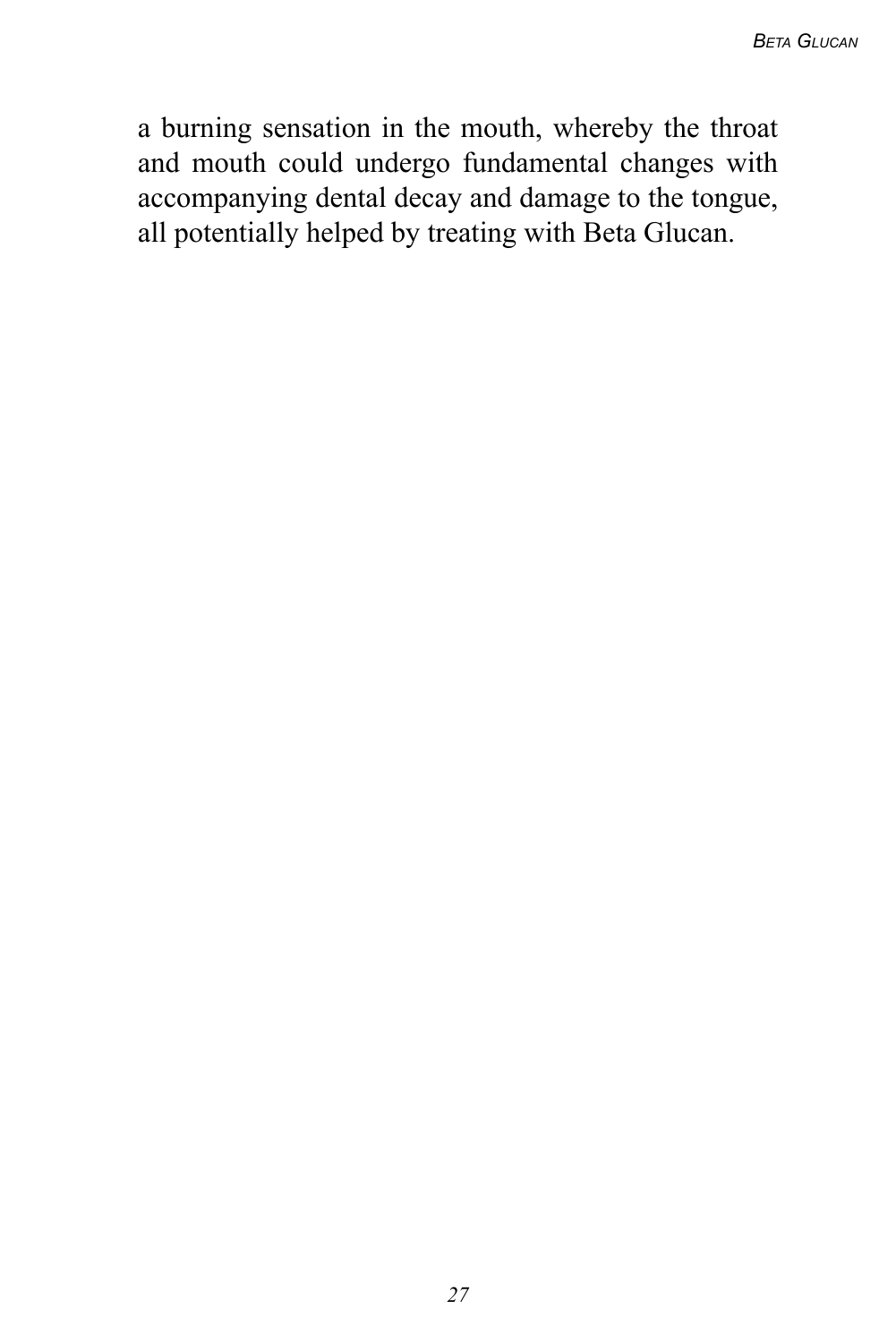# **Chapter Eight: Clinical Success And The Future For Beta Glucan**

The future ought to be brilliant for an innovative product such as this! Even though Beta Glucan is described as a straightforward polysaccharide, it is nevertheless a high molecular weight complex sugar, and can be described as a non digestible long chain carbohydrate.

Beta 1.3, 1.6 Glucan is considered by researchers to be the most powerful of the various polysaccharides discovered to contribute varying levels of immune enhancement over the last few decades. Its efficacy shows not only in many animal tests in the laboratory but in humans as well. The primary objective of this book is to convey this message .

Beta Glucan generally is found to consist of repeated glucose subunits joined together by a beta linkage between different carbons within the glucose ring. In nature they are usually found together bound in a sugarprotein complex. The problem with Beta Glucan, being such a powerful immune enhancer, is that it exhibits so many and such a wide range of benefits, that as a result, it is easy for a sceptic to decry the compound as being beyond the bounds of credibility!

So what can researchers do, when confronted with the facts and results of innumerable trials, many of which were conducted double-blind as required for academic protocols on the other hand, then met with sceptical hostility on the other hand. This is coupled with an attempt by some members of what is aptly described by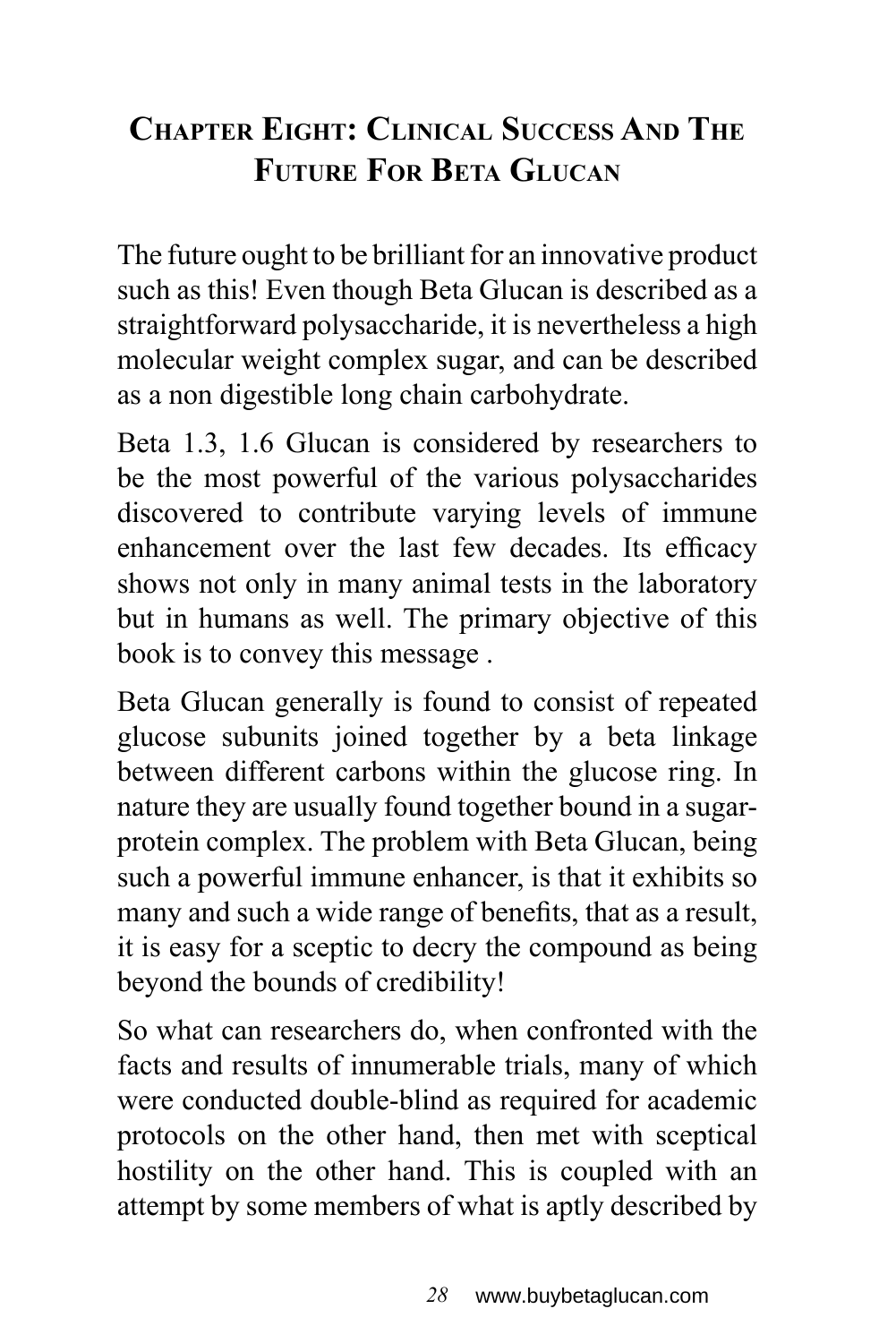some as Big Pharma, to suppress any knowledge of this product and its viability and potential effectiveness. Since Beta Glucan has been in the public domain for several decades, it cannot now easily be produced in a patentable form. The best course of action for these interest groups may well be to try to ensure that the merits of Beta Glucan are played down, so that their own products can continue to flourish without interruption. This is not intended as a criticism, as it is all too easy to understand their predicament, as they are there to maximise profits and give the best possible return to their shareholders, without whom they would not be able to exist or carry on in business.

Where they are publicly quoted companies, any disclosures that their products could be undermined in any way by a cheaper, more effective alternative which does not display any adverse side effects, must be a difficult 'pill to swallow'. Eli Lilley, the head of the famous pharmaceutical company bearing his name, once famously said, that no product could be classified as a drug, unless it exhibited at least some side -effects! So, consider the present scene and their predicament!

A Medical journalist in Singapore earlier in 2013, unearthed some unpalatable truths about a scandal and cover-up concerning Beta Glucan and published it. To those in the know, this is nothing new, so little was done about it, except a knowing nod of the head. To those who are hearing the news for the first time, there may well be some short-lived outrage, but how far does the news actually spread? Most in the West have still never heard of the product, and those who have, wonder what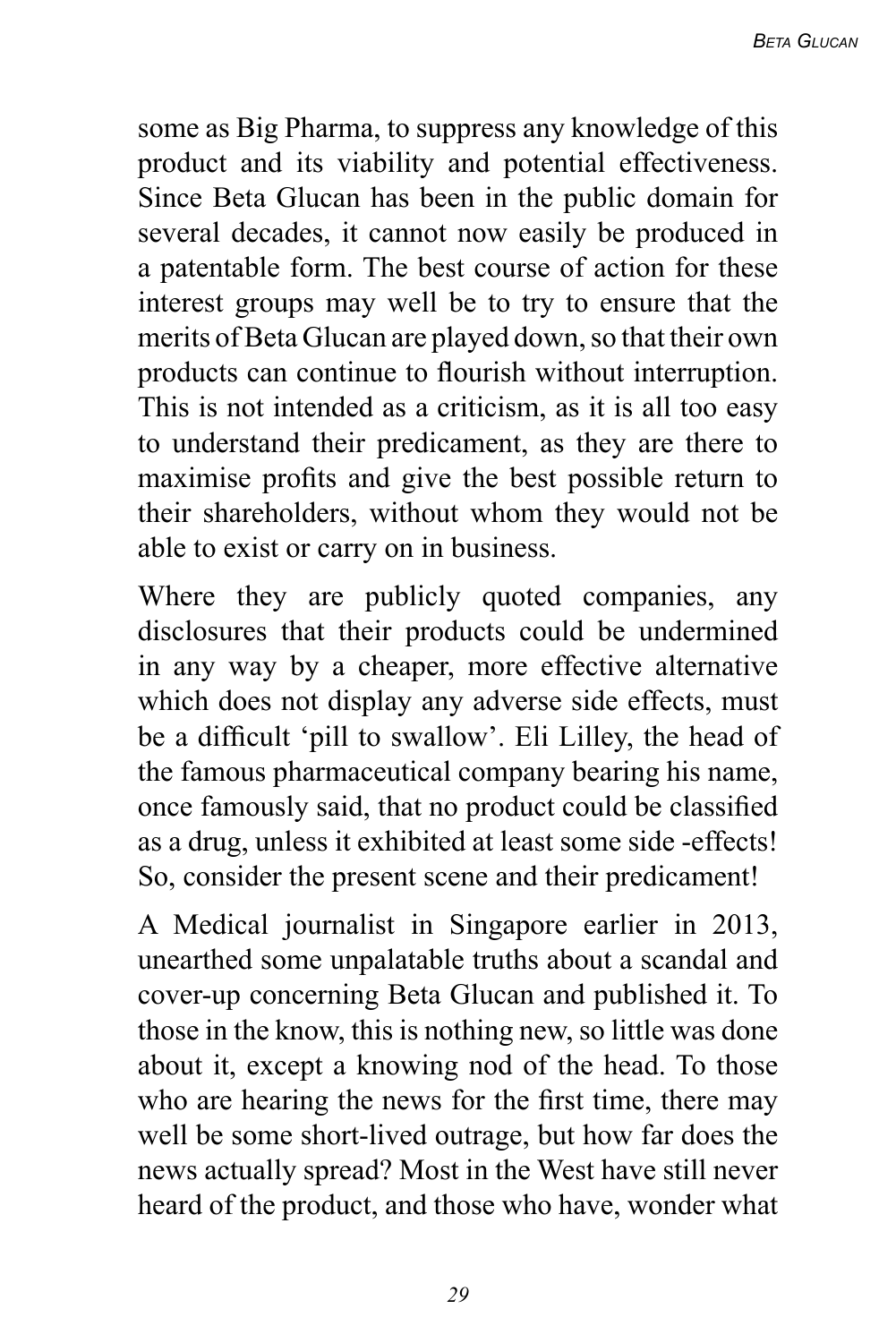they can do about it when they do not have the financial or political clout to bring it to the fore or do very much else! So this product lingers on somewhat in limbo, until a Government or collection of countries decide to take action, and BG is taken on seriously and even distributed on a large scale to differing sections of the community, which it turn could save billions of pounds, euros or dollars off their respective healthcare budgets!

How, you might ask? Well for a start, taking the U.K. as a prime example, commentators looking at the parlous state of the National Health Service (NHS), as it stands at the moment, constantly quote the fact that elderly patients absorb up to 80% of the funds available, yet comprise only 20% of the patient spectrum. This need not be the case. Maybe a few eminently truthful politicians, if there are any left, would admit that on non-ethical grounds, the best thing for the country would be if people died off at or around the first day that they are eligible to draw their pension! That then implies that perhaps they not only fail to believe in Anti-aging Medicine (AAM) per se, but perhaps that they should be the only section of the community who should be allowed to grow old, thus enjoying their gold-plated pensions for longer?!!

How much more research and proof does there need to be concerning this product? The answer must vary from between none, to only a little. The data is all out there. The double-blind trials have been carried out and written up. It is not a drug as such, so does not require a Product Licence, which would mandatorily narrow down its use, as it could only be licensed for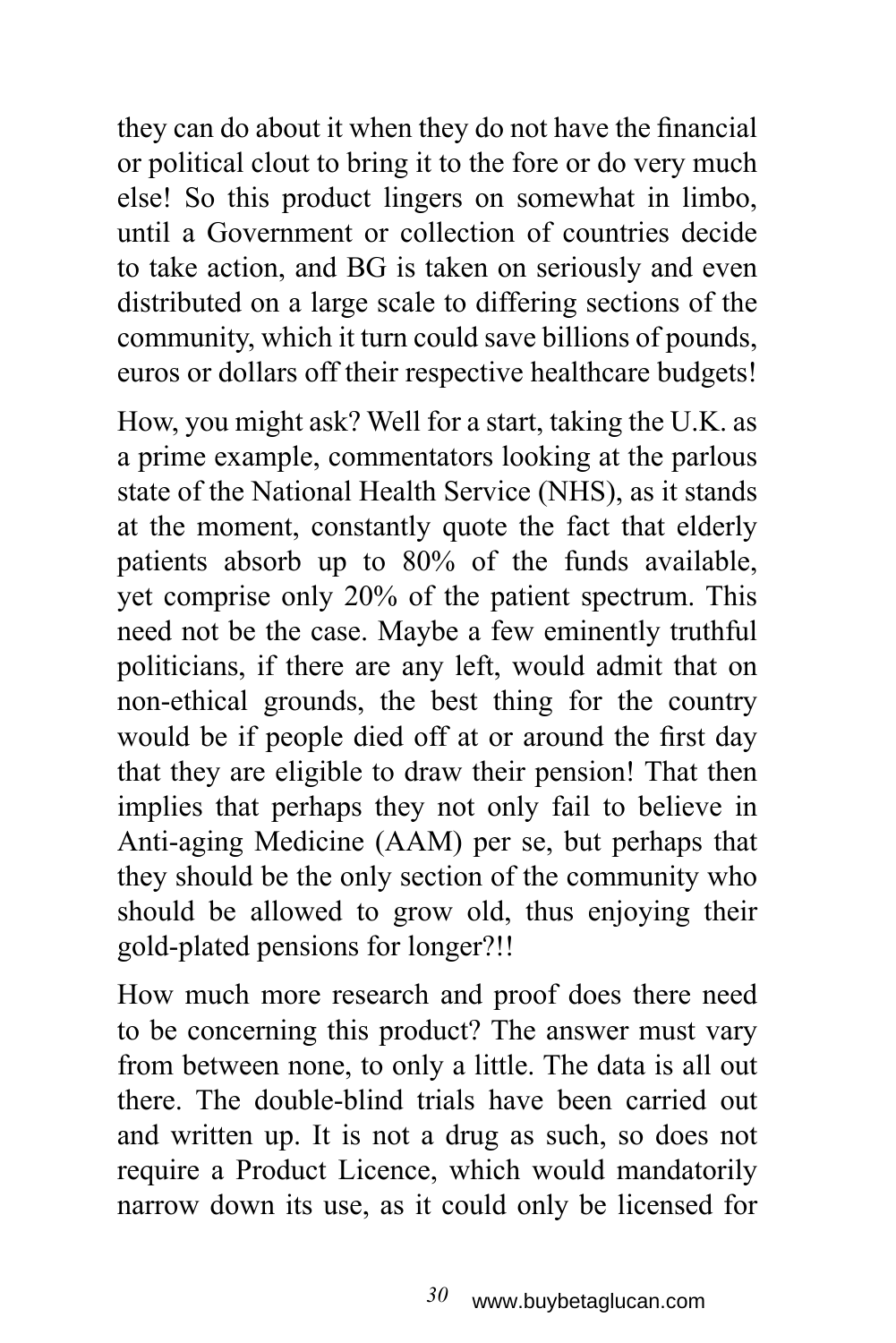one particular condition at a time. Here is a product which works as a powerful Immune enhancer right across the board, treating a plethora of conditions ranging from HIV/AIDS, to all types of cancer and leukaemia, cardiovascular disease (CVD), including lipid management, lowering the bad LDL cholesterol, yet raising the HDL or good cholesterol, helping in cases of osteo-arthritis, fibromyalgia, and is an effective antioxidant and free radical scavenger, as well as being one of the first products in the world to combat both bacterial and viral infections, including for the first time the common cold, influenza and even the deadly  $H_1N_1$  swine 'flu. How is this possible? What about antibiotics?

Here we have to pause and take a step back, and consider just what Beta Glucan is attempting to do, and its modus operandi!

Antibiotics, good as they are, act to combat infection once it has taken hold. Patients go to their doctor when they are already suffering. Instead, taking a powerful Immune enhancer such as BG, works in exactly the opposite way! Increased immunity in the body means that someone will have far less chance of contracting the infection in the first place, which would be especially useful in the workplace, ensuring that far fewer days are taken off sick. The same applies while travelling on an aircraft, where 97% of airlines recirculate the air in the cabin, germs and all, even being warmed up at various times on the flight when cabin staff realise that many people would like to gain some sleep before arriving at their destination, particularly on long haul journeys!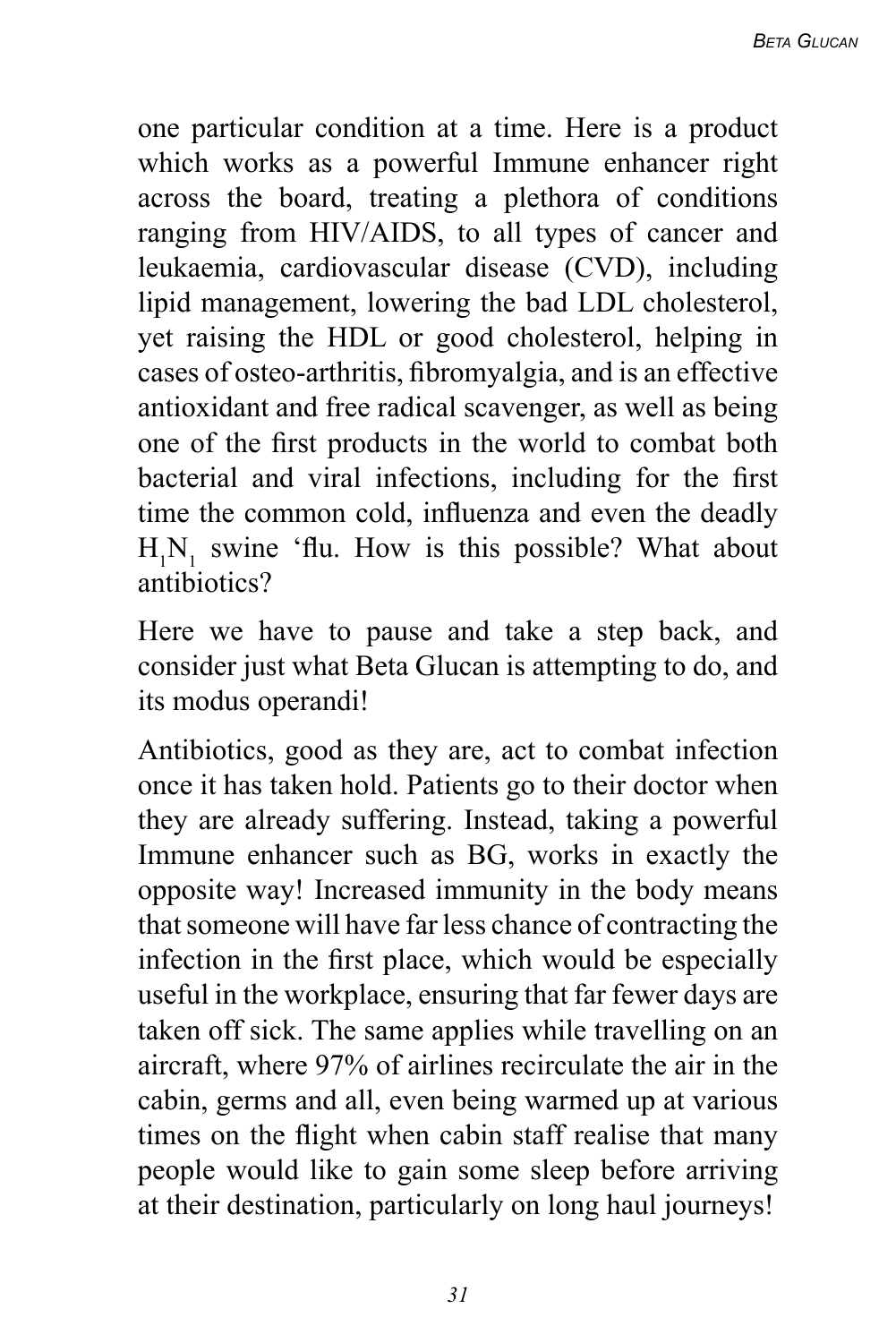Surely if this is the case, why are not health officials jumping for joy at the news, and wanting to adopt BG as a valuable tool in their fight not only against infection and disease, but also to reduce healthcare budgets and promote better health throughout the nation at the same time? Good question! The answer cannot be simple, obviously, or they would do it! There are vested interests abounding, patents which still have years to run, then there is the question of credibility. Question something hard and long enough, and seeds of doubt will be efficiently placed in many minds, effectively by-passing or even ignoring the mass of evidence and trials conducted all over the world!

What can be done? What remaining evidence can be produced to change the situation?

*Case 1.* An 64 years old Australian patient living in Asia has a rare form of leukaemia. She cannot undergo chemo or radiotherapy, and has been put on Beta Glucan 1,000 mg per day by her Hospital doctors when referred to her oncologists back in Australia. Results are promising as T cell counts went down rapidly in a short amount of time after taking Beta Glucan. But questions now arise as to whether even higher doses can be administered? After all, there are no known adverse side-effects, so higher doses can and will be employed as deemed necessary.

*CASE 2.* A 84 years old medical doctor in the U.K, suffers from a variety of conditions, including a recently diagnosed cancer in the breast. Tamoxifen was prescribed by her Hospital, but caused a serious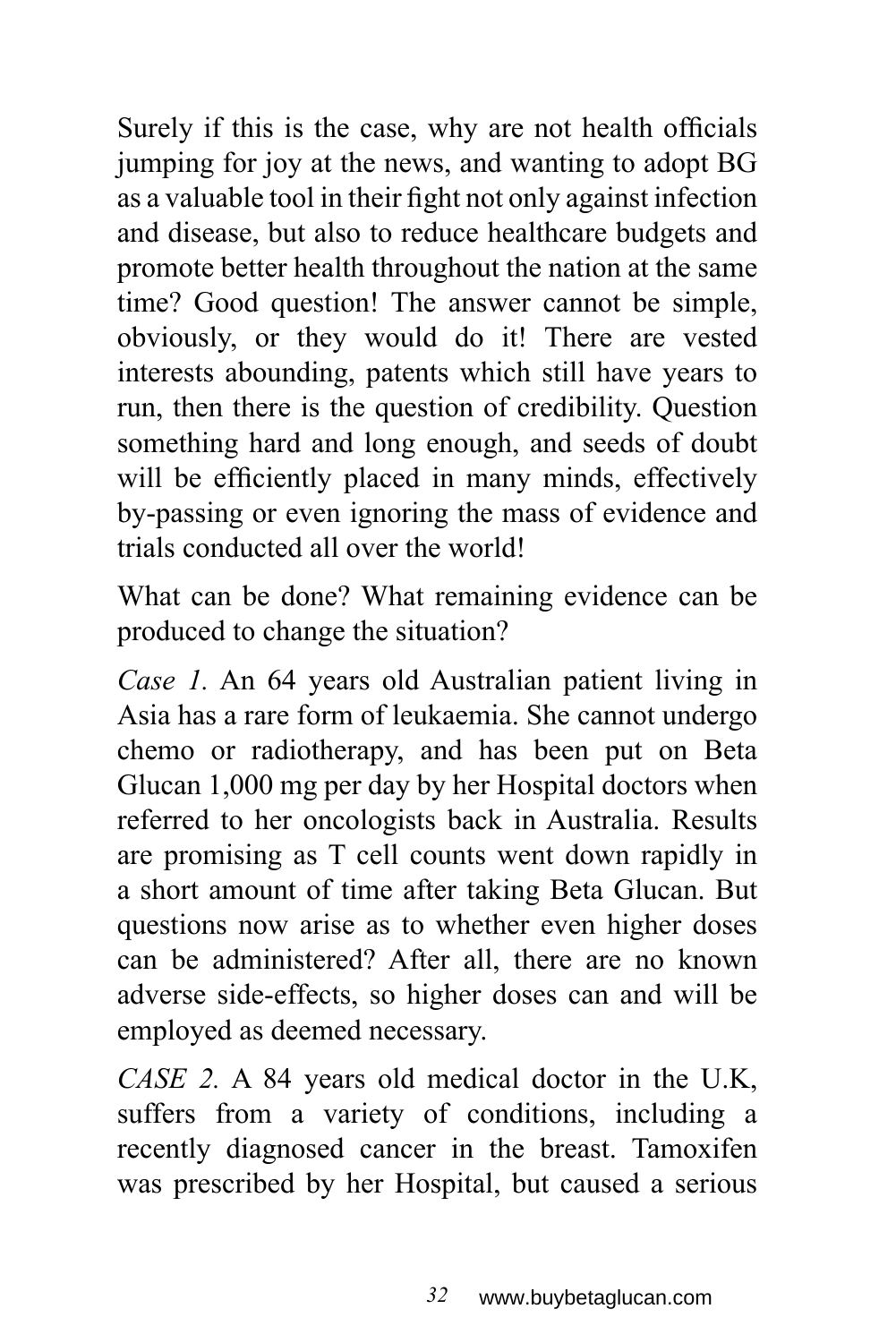reaction and side-effects, so she had to be taken off the drug. 1000 mg BG is now being administered daily, supplemented by probiotic drink. A reduction in the size of the tumour was observed with no adverse sideeffects.

*CASE 3.* A 57 years old doctor in Sussex, U.K, diagnosed with lower bowel cancer, was given 3 months to live in 2010. He has been extremely proactive in his own treatment and has been open to all kinds of different approaches, including a high dose Beta Glucan supplement. The patient is still writing a daily blog in 2103 outlining his progress, not only for his own edification, but extolling his way of tackling cancer for others to benefit as well.

*CASE 4.* A 63 years old patient with temporal arteritis (T.A.) can only be treated with steroids, and later on balanced with a smaller dose of Methotextrate. As any sufferers will know, having to take a comparatively high dose of steroids will necessarily deplete immunity in the body very seriously, resulting in undue exposure to all kinds of infection. The immediate answer to this problem, is to administer a high impact dose of Beta Glucan initially. Then according to the severity of the condition, whether involving T.A. or Giant Cell Arteritis or even Polymyalgia rheumatica, the dose can gradually be tailed off to 500 mg of BG daily, leading to an eventual 200 mg daily dose. The 200 mg dose is the level recommended prophylactically in normal everyday life in most literature, for everyone to take on a daily basis, to help ward off unwanted illness or infection.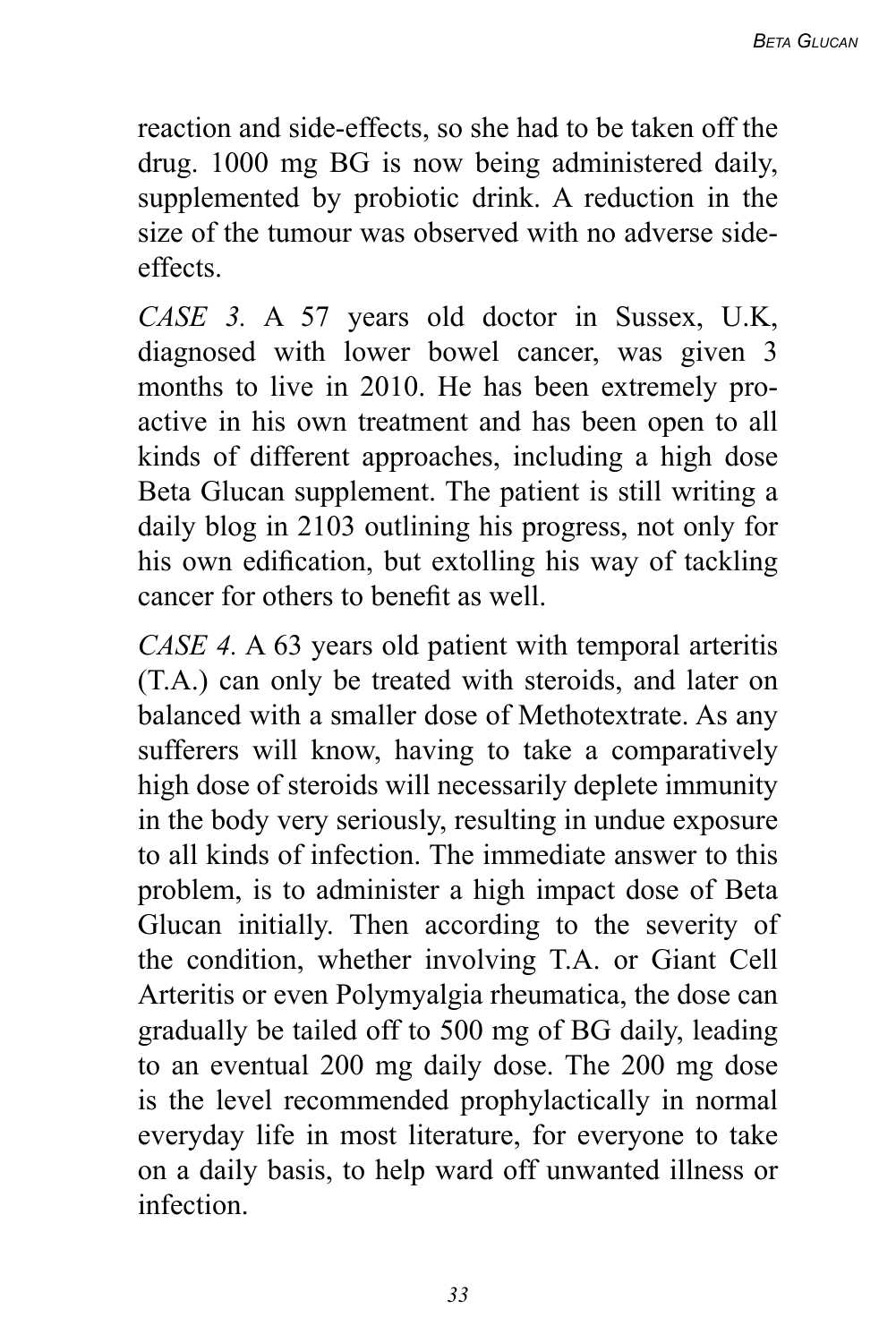Beta Glucan is not a miracle substance to be taken in isolation to the exception of all other treatment, but it could enhance the quality of life for many millions of people right across the world, if we can only get over the inexorable hurdle of credibility and acceptance in the right quarters, and persuade those who take decisions in such matters, that this product is not a threat to society in the future, but a promising substance that can only do good. Sometimes profits should not be the only motivating factor, nor should self-interest or blind disregard for something which one day, will be given the rightful recognition it deserves!

*CASE 5.* A 66 year old housewife living with a same age husband in S.E England, are prone to constant infections, colds and influenza. The wife decided to take Beta Glucan prophylactically, but the husband would not participate. The incidence of colds and infection remains the same, but now only the husband suffers.

*CASE 6.* A 48 year old patient contracted a sore throat and took 1000 mg of Beta Glucan immediately. Within 3 days, the sore throat had disappeared, but a visit to the dentist and accompanying X-rays, subsequently revealed that there was an underlying periodontal infection. The patient was not on painkillers prior to the appointment, and the dentist was amazed that anyone could have survived without, suggesting that such pain would normally have been excruciating. Extraction was performed and antibiotic administered. The patient continued to take BG, and the dentist stated that sepsis was avoided because of taking Beta Glucan.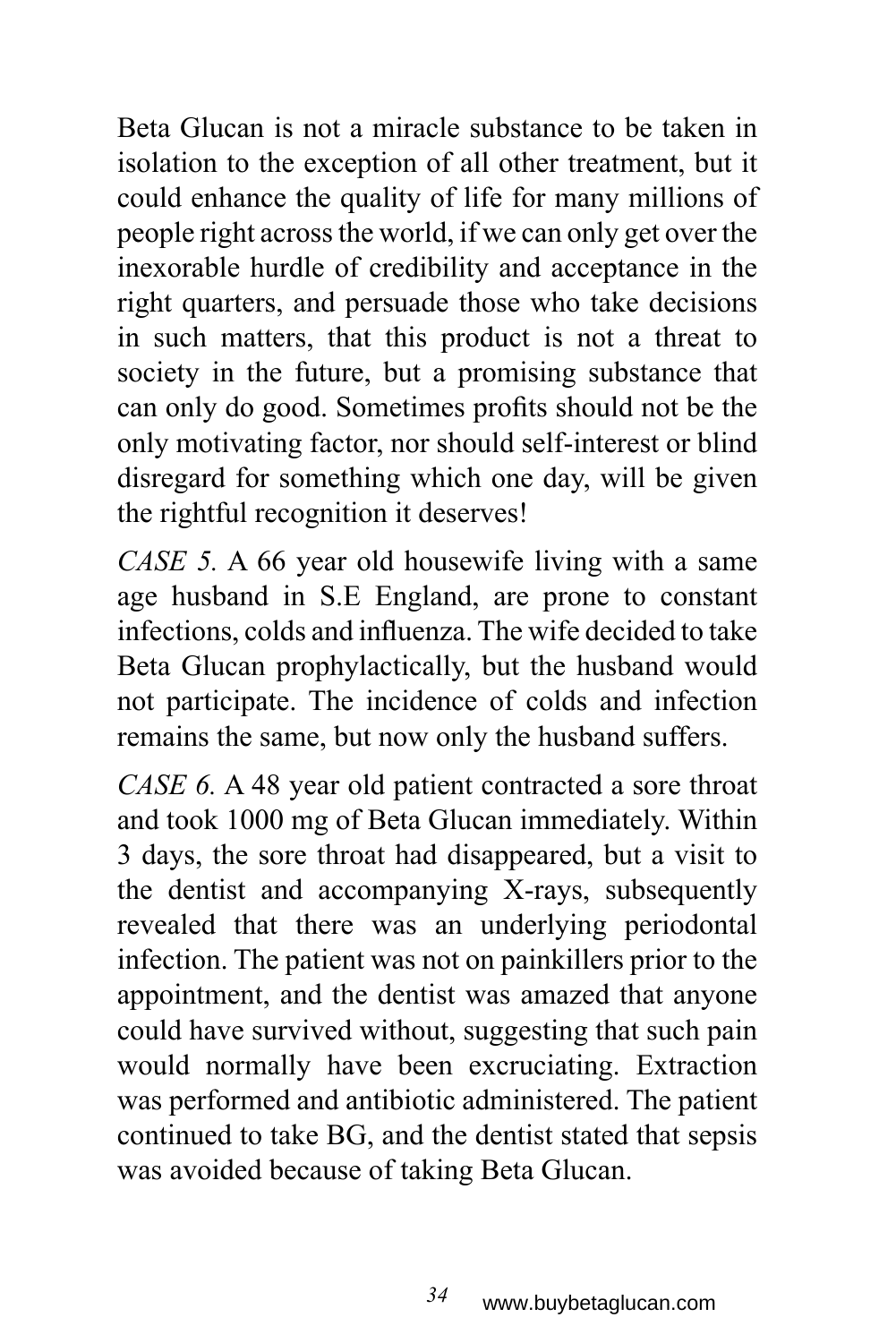# **Chapter Nine: Questions And Answers**

#### *Q. Is Beta Glucan safe?*

A. Beta Glucan has been the subject of an enormous number of trials, double-blind and otherwise, and no adverse side-effects have been encountered.

#### *Q. Which is better? Injections or tablets / capsules?*

A. Where an elevated immune system is deemed vital, such as in an emergency, Beta Glucan can be administered by injection. However the standard delivery is in tablet or capsule form, especially as it is rated as a nutritional supplement.

#### *Q. Can Beta Glucan interfere with other medication?*

A. Quite the contrary! Beta Glucan in many instances can complement and enhance the action of other medication or drugs. This is amply displayed when it is given in conjunction with conventional antibiotics, chemotherapy, radiotherapy or even Statins and many other drugs.

#### *Q. Can Beta Glucan cure AIDS / HIV?*

A. The raised immune levels provided by Beta Glucan is able to combat this immune-deficiency syndrome, and double-blind trials have been able to demonstrate its efficacy.

#### *Q. Can Beta Glucan cure cancer?*

A. One of the main applications of Beta Glucan is in relation to cancer. Taken prophylactically BG can help reducing the incidence of cancer. But once cancer has been contracted, Beta Glucan can augment the white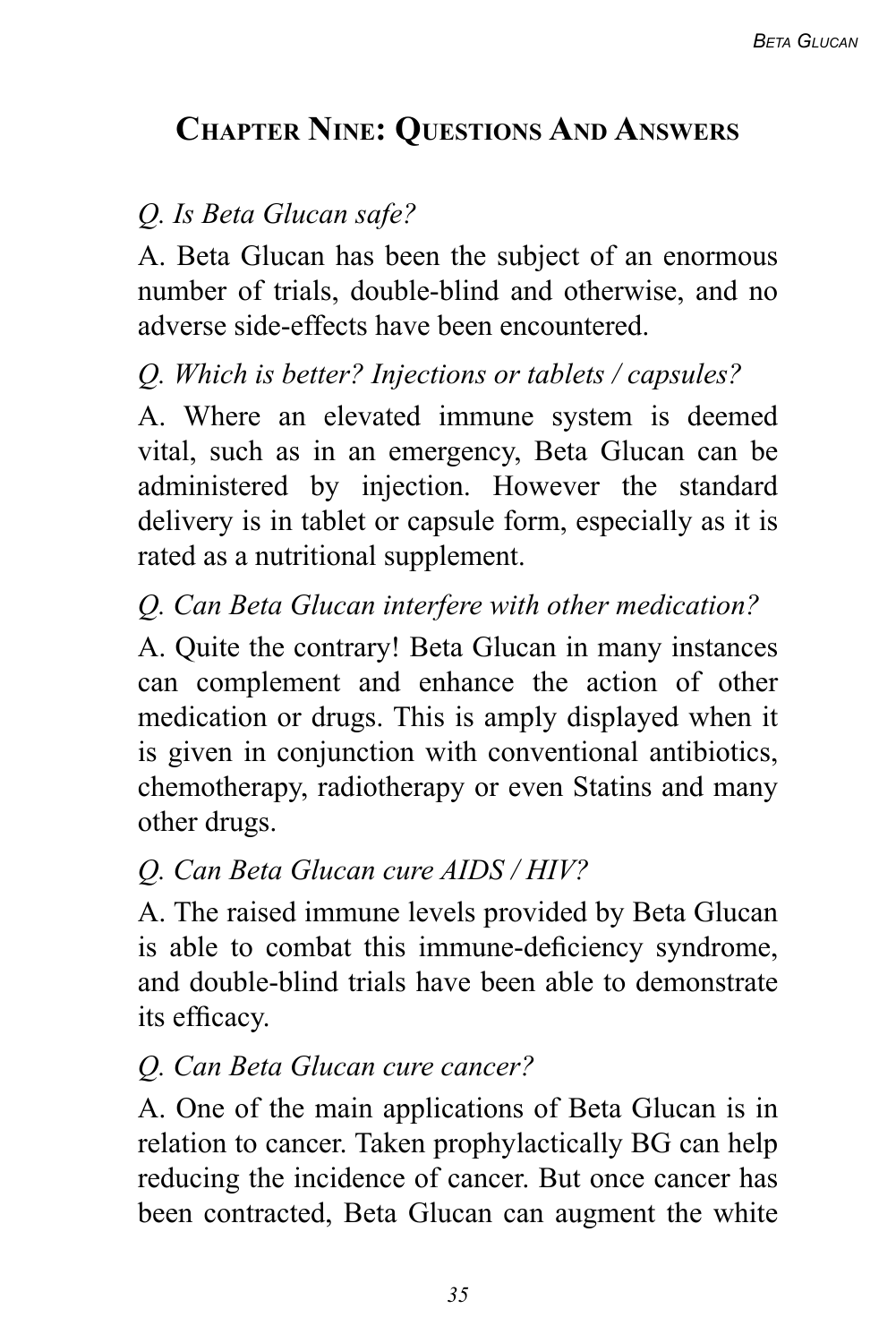blood cells in their fight against an unnatural invader by promoting various defence cells in the blood, which will be triggered off by an invading pathogen.

# *Q. Can one overdose on Beta Glucan?*

A. In cancer cases, higher and higher doses are being given and in parts of Asia, Beta Glucan is now treated as the first line of defence against many types of cancer. No adverse side-effects have been observed from increasingly larger doses and it can be considered one of the safest treatments to administer.

# *Q. At what age is it safe to start taking Beta Glucan?*

A. It is quite safe at any age, but as aging proper is said to begin at 29, one should at least be choosing to supplement immune levels with Beta Glucan by then. At 29 there is a marked increase in free radical activity, which can be effectively countered by Beta Glucan acting alone, or in combination with other antioxidants.

#### *Q. Could reports of Beta Glucan success, really be placebo effect?*

A. The ultimate test for whether the placebo effect is playing a major part in the results attributed to Beta Glucan, is to apply it to infections occurring in animals, particularly mammals. As Beta Glucan has been shown to be equally effective in treatment of animals, the placebo effect has to be discounted.

#### *Q. Is Beta Glucan a drug or a vitamin?*

A. Neither! A drug normally exhibits at least some adverse side-effects. In addition, the main pharmaceutical companies do not want to produce it,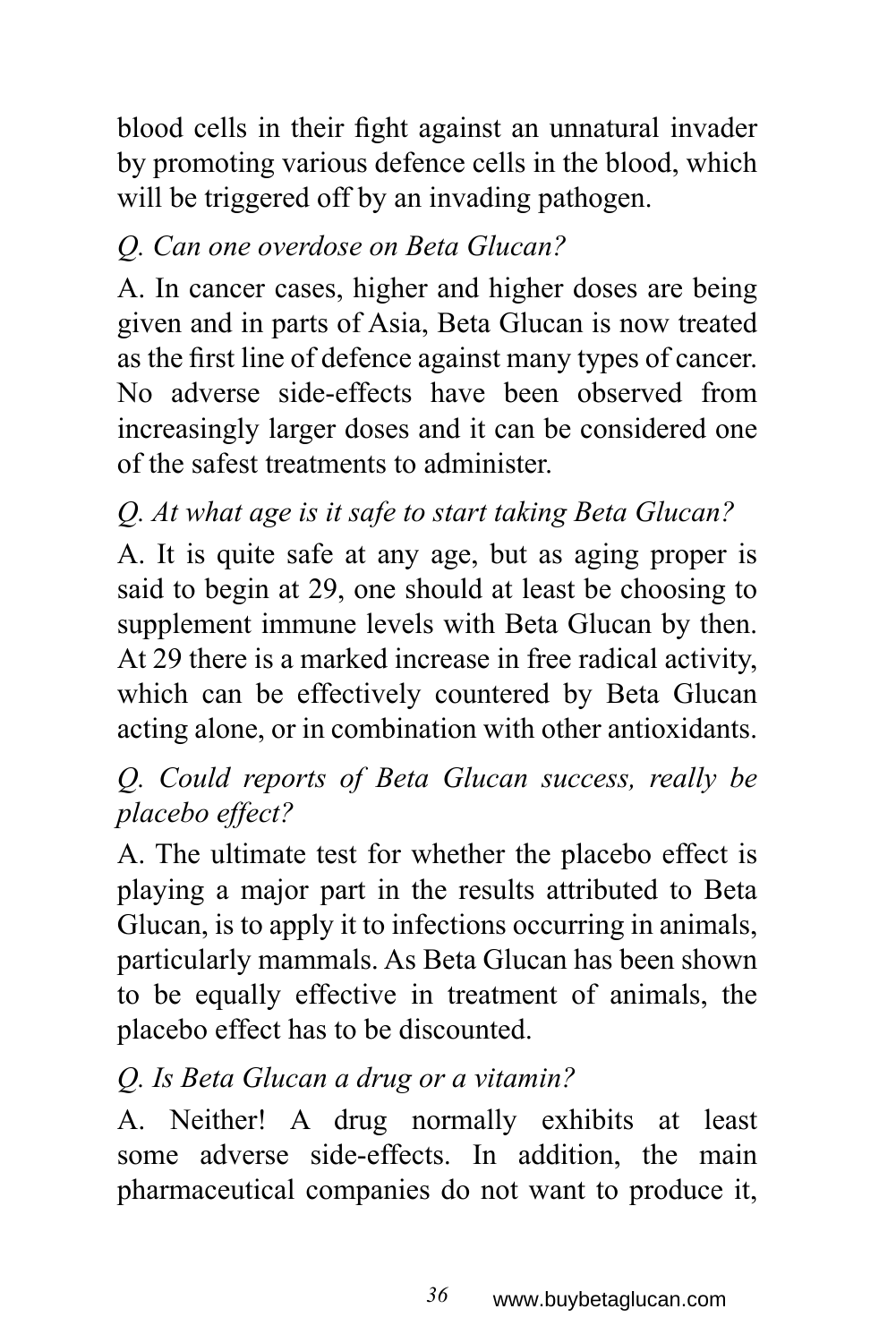as it has been too long in the public domain, and thus cannot generally be patented. Just one more reason why it should be treated as a nutritional supplement!

#### *Q. What is the shelf life of Beta Glucan?*

A. Modern E.U. legislation dictates a maximum of 5 years, regardless of whether the real life could be longer or not! In practice, most reputable companies choose a maximum of 4 years or less, just to be on the side of safety, as well as satisfying both customers and the Regulators!

#### *Q. What happens if you suddenly stop taking Beta Glucan after a while?*

A. The enhanced immune level one has acquired in the body will last for some while, but will gradually tail off, leaving one with a normal and somewhat lower resistance to infection and other conditions.

#### *Q. Why is Beta Glucan sold at different prices?*

A. As with most products in an open market place, it is always possible to find a variation in prices, profit margins and overall quality of the product. Beta Glucan is no different. The better known it becomes, the more competition there will be to sell it. Fake versions will inevitably arise as it becomes more widely available, so it is always prudent to ask for some product literature, test results, and even ask to talk to some existing customers.

#### *Q. Where can I buy Beta Glucan?*

A. As the product is becoming better known, it is beginning to be sold in some health food shops. The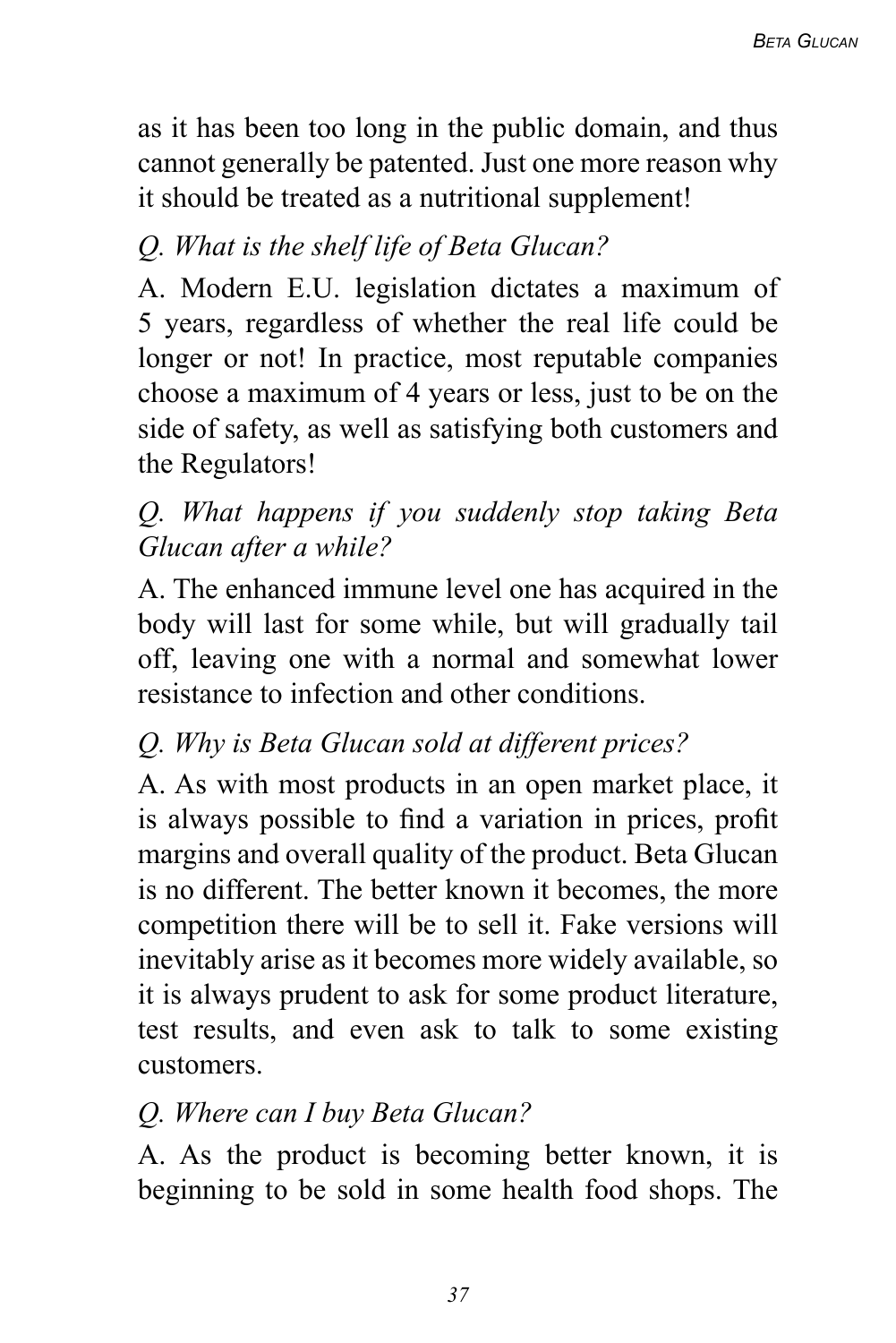Internet has a host of suppliers who can mostly provide the product at reasonable prices. However, the practice of 'caveat emptor' should be applied, and one should always check both on the quality of the product and reliability of the supplier. Most reputable suppliers selling through eBay, for instance, with a high star rating and 100% satisfaction level, would be extremely loathe to lose that reputation, and expressly offer full refunds or request that any query is directed straight at them themselves, rather than a formal complaint be instituted

### *Q. How does Beta Glucan combat aging?*

A. As an Immune enhancer, any increased immunity can only serve to help not only longevity, but quality of life as well. Conditions which Beta Glucan is employed to treat, would often be ones which could have an effect on one's lifespan, and left untreated, could even result in death. Conditions such as dementia or specifically Alzheimer's Disease, cancer, HIV/ AIDS, cardiovascular disease (CVD) are all capable of shortening one's life, but can be positively treated with the correct dosage of Beta Glucan.

# *Q. What constitutes aging and how can Beta Glucan prolong one's chances of survival?*

A. Aging is now claimed to begin in earnest at the age of 29. That is when for instance, insulin clearance after intake of food or drink, begins to go beyond the original 30 minutes or so as a teenager. As long as insulin is being produced, HGH or Human Growth Hormone, cannot be produced. A spike of HGH, regardless of whether it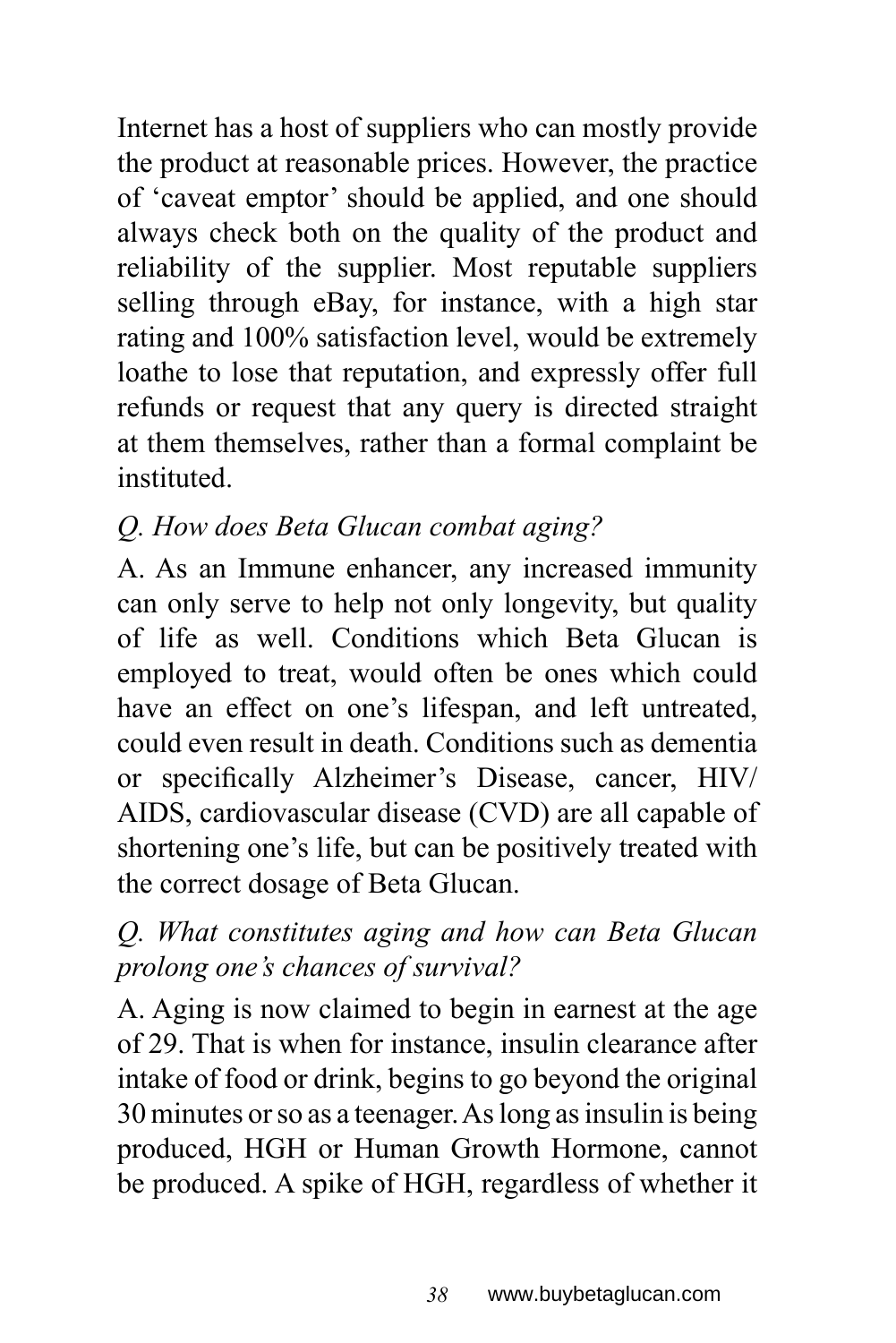is induced or is produced naturally, is one of the factors which determines the rate at which one ages. Insulin and HGH cannot co-exist so long overruns occur as one ages, serving to reduce the chance of HGH kicking in at the right time, hence one will age at the normal rate. In addition, free radical activity begins to increase markedly at the same age of 29. These maverick and destructive unpaired oxygen molecules start causing havoc in the body, not only to the cells concerned, but to those they are attached to and even surrounding cells. This can be counteracted by Beta Glucan alone or it can be combined with other antioxidants such as Selenium, in the form of Selenomethionine. Selenium is often combined with Vitamins A, C and E. As time goes by, more and more powerful antioxidants are being found or produced, which may prove to be far more effective.

There are around 100 trillion cells in the human body, and they die off and get replaced around an average of 13 times in a normal human lifespan. The DNA in our chromosomes in every living cell, has an end cap at either end, called a telomere. The length of these small threads plays a major part in determining how long one lives! Research has shown that 30% of the length is determined genetically but the other 70% is under one's own control determined at least in part by one's lifestyle and choices in life. Smoking, drinking to excess, drug abuse, junk food, excess sugar or salt, abnormal stress, disease and infection, all cause the telomeres to shorten, and so then will one's lifespan. Someone with high cholesterol or heart disease is likely to have shortened telomeres, so if BG is administered in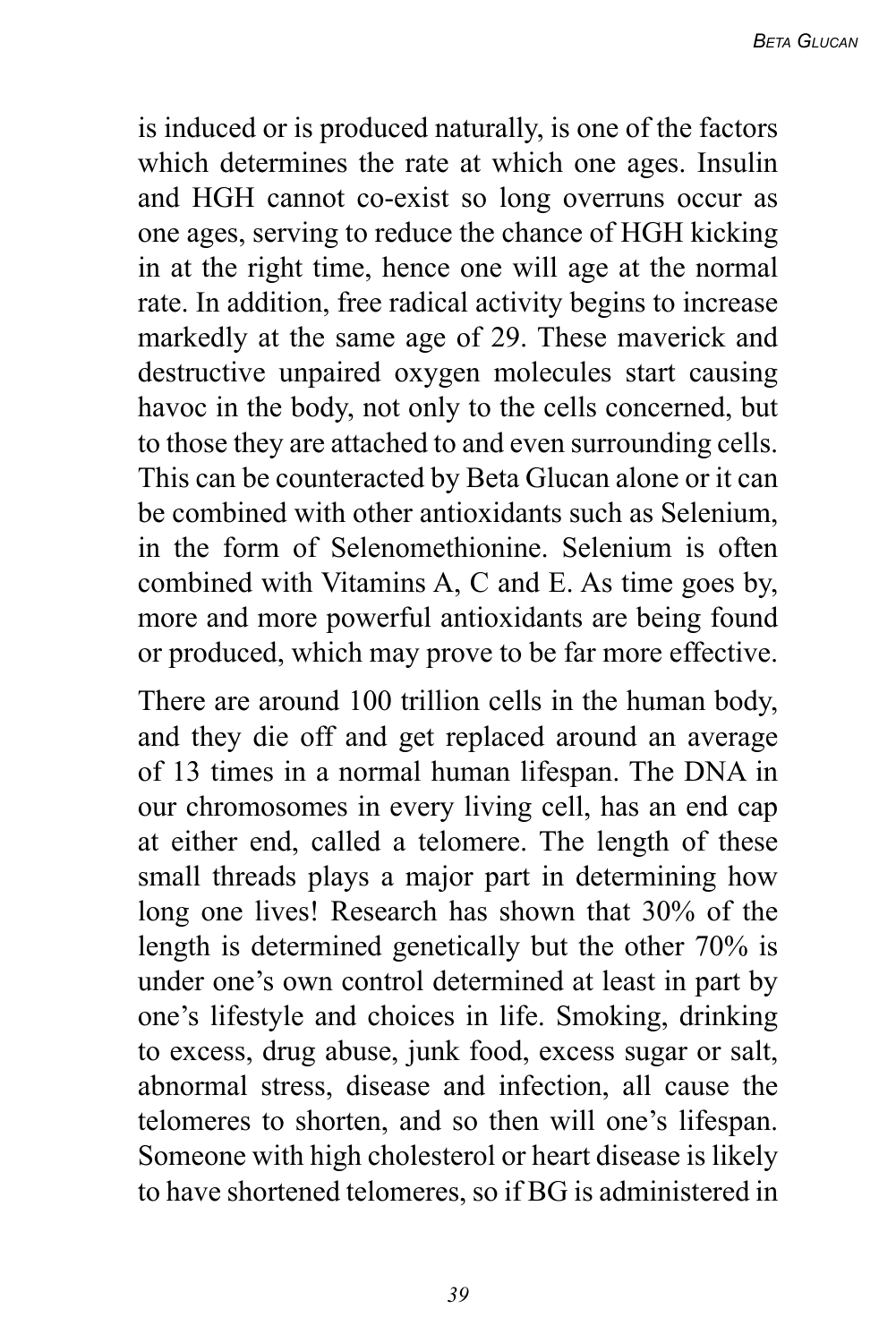the right amount, this condition can be improved and the telomeres consequently lengthened. The same applies if one neglects to take action against oxidation or free radical damage. Chronic inflammation, as opposed to acute, can go on unnoticed for years, yet will be eating away at the optimal length of the telomeres. The third major cause is glycation, caused by the destructive force of sugar, found in bread, sauces, fruit juices and sodas, salad dressing, tomato ketchup, to name but a few! After a while, increasing chronic or even acute inflammation can result, damaging almost every tissue in the body, leading to such conditions as high blood pressure, heart attacks and a host of other conditions, all of which can be prevented to some measure or even avoided by taking BG. All these conditions contribute to aging, which in itself has to be the subject of another study and many books!